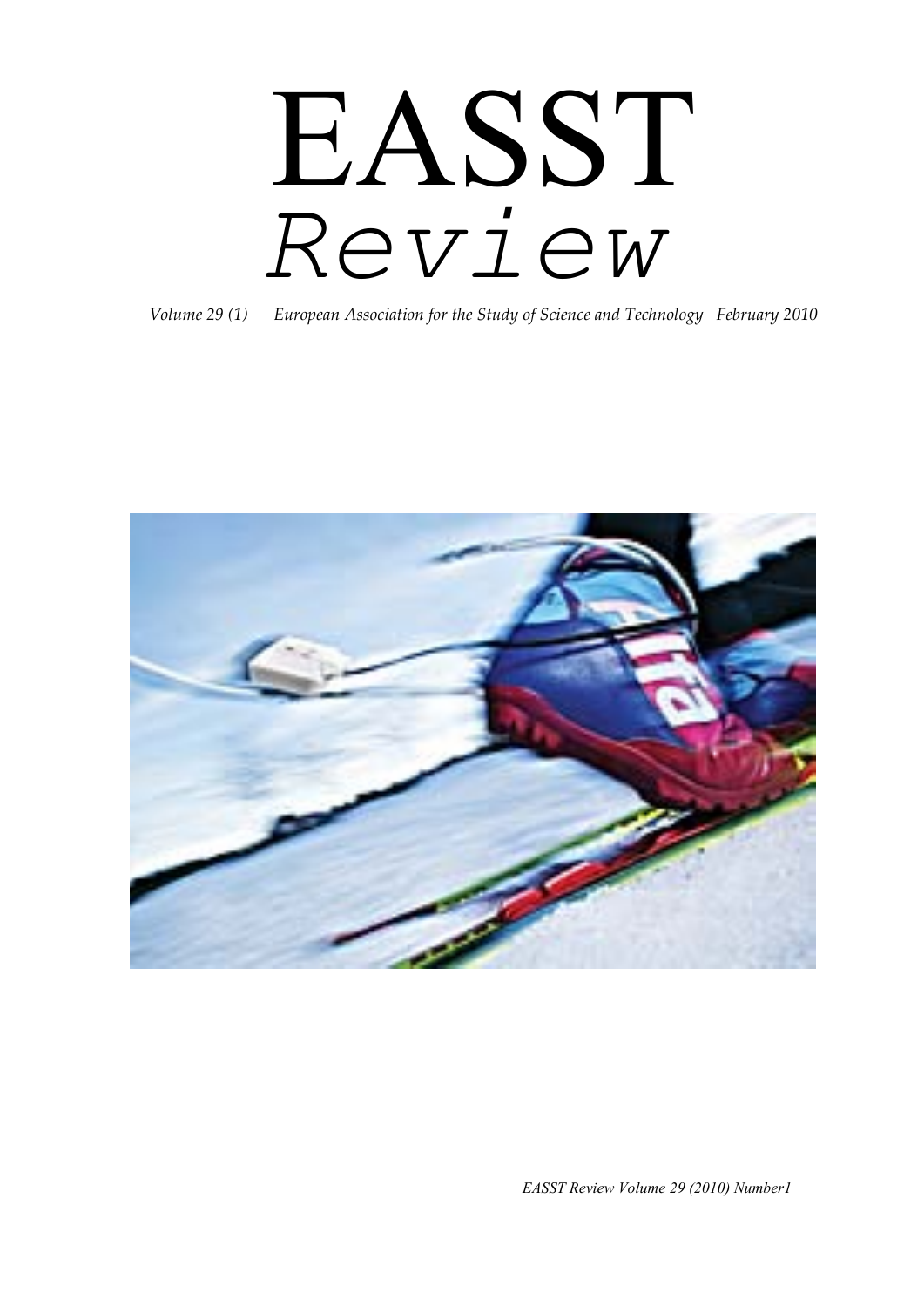*Editor: Ann Rudinow Saetnan (NTNU) Deputy Editor: Richard Rogers Tel:(+47) 73 59 17 86 (Saetnan) (+31) 20 525 3352 (Rogers) email:annrs@svt.ntnu.no rogers@easst.net Membership queries: admin@easst.net EASST Review on the Web: http://www.easst.net*

*Contributing Editors: Andrew Jamison (University of Aalborg) Harald Rohracher (Graz) Paul Wouters (Virtual Knowledge Studio, Royal Academy of Sciences, Netherlands)* 

*Council of the European Association for the Study of Science and Technology: Marc Audetat (University of Lausanne) Thomas Sanchez Criado (student representative) Pierre-Benoit Joly (National Institute of Agronomic Research, Paris*) *Erika Mansnerus (London School of Economics and Political Science) Tiago Moreira (Durham University) Fred Steward, President (Policy Studies Institute, London 3) Estrid Sørensen (Humboldt University, Berlin) Harro van Lente (University of Utrecht) Claire Waterton (Lancaster University) Michael Lynch (President of the Society for Social Studies of Science, ex-officio)* 

*EASST's Institutional Members: Interuniversity Research Center (IFZ), Graz Science Museum Library, London Section for Science & Technology Studies, University of Göteborg RCSS, University of Edinburgh Faculteit der Cultuurwetenschappen, University of Maastricht Department of Sociology, University of Surrey Institute for Science, Innovation and Society, Saïd*  *Business School, University of Oxford Dept. Of Technology and Social Change, Linkoping University*

*Europaeische Akademie zur Erforschung von Folgen wissenschaftlich-technischer Entwicklungen Department of Sociology/SATSU, University of York*

*EASST Review (ISSN 1384-5160) is published quarterly, in March, June, September and December. The Association's journal was called the EASST Newsletter through 1994.* 

*Subscription: Individual membership fee: EUR 35 annual. Reduced two- and three-year membership available. Students and citizens of East European countries pay reduced rates on applicaton EUR 25/20. Library rate is EUR 40. Please note that subscriptions can also be made through the EASST website.* 

*Member benefits: Travel stipends for Ph.D. students, young scholars and researchers from developing countries are available. Reduced registration rates for EASST events apply.* 

*EASST's Past Presidents: Christine Hine, 2005-2008; Sally Wyatt, 2000- 2004; Rob Hagendijk, 1997-2000; Aant Elzinga, 1991-1997; Stuart Blume, 1987-1991; John Ziman, 1983-1986;Peter Weingart, 1982.* 

*EASST Review's Past Editors: Chunglin Kwa, 1991 – 2006; Arie Rip, 1982- 1991; Georg Kamphausen, 1982.*

*cover illustration:"Networking during the winter Olympics?". Geir Mogen/NTNU Info*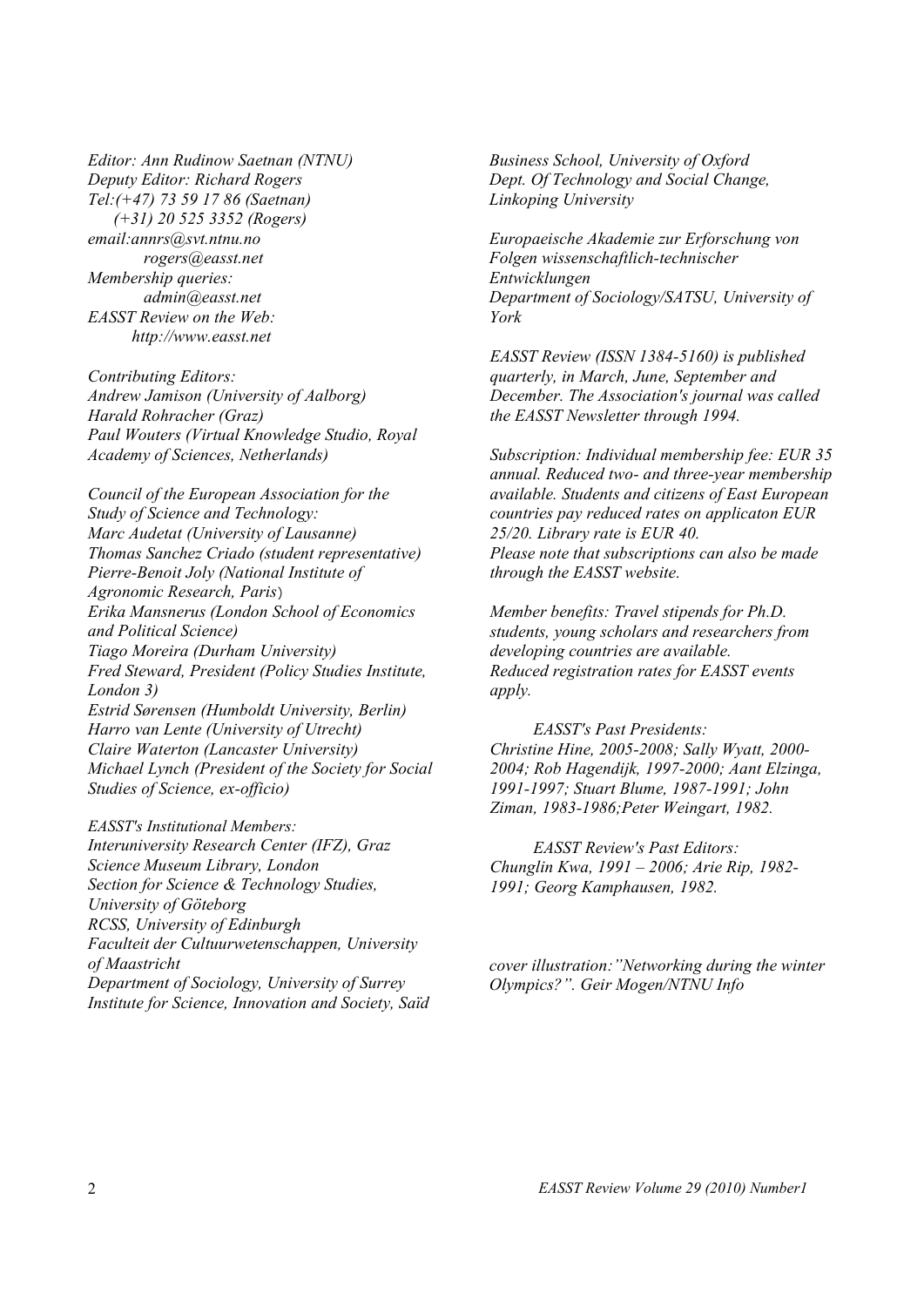## Ask What EASST Can Do for Your Country *Editorial*

by: Ann R. Sætnan

On Friday 29 Jan 2010, EASST Council hosted a meeting of representatives from national STS organisations in a dozen European countries. The goals of the meeting were to share strategies for securing and nurturing the STS field, and to discuss ways in which EASST might contribute to those strategies.

As the first order of business, representatives from each country presented their respective national organizational structures and concerns. The basic concerns were shared across national boundaries – recruiting students, funding research, job security for ourselves and our graduates, achieving recognition of what the field has to offer, the challenges (especially for an interdisciplinary field) of achieving some sort of permanence within the academic environment. What varied, across national boundaries and also over time and among institutions within national boundaries, was the structure of challenges and opportunities for realizing those goals. For instance, at a given time and place one may see an emphasis on extramural funding; the Matthew principle[1](#page-2-0) may reign so that a research group that acquires outside funding also receives matching funds, tenured positions, and/or other forms of institutional recognition. Then suddenly, some years later, policies change and internal funds are steered to assist research groups under threat of "extinction" due to little outside funding. Similarly, in some countries we have seen incentives devoted to promoting interdisciplinarity … and then seen those incentives fade in favor of established disciplines. Incentives can shift from teaching to research and back again. Advantages can vary, sometimes tipping towards smaller departments, sometimes towards bigger ones.

EASST, meanwhile, has the challenge of keeping up with the growth of the field. This means achieving visibility and relevance to entering students, and maintaining that relevance as they disperse into various work situations after graduation. Of course, maintaining relevance to post-graduate students also means maintaining relevance for those of us already established in

-

academic careers. Are EASST conferences a sufficient focus, and what else do we offer aside from conferences? This is not only a problem of nurturing EASST as an organization, but also a problem of motivation – EASST council members want to feel they are contributing to the field, not just keeping up an organization for its own sake. And so we ask: What can EASST do for you? None of this should be surprising to us, given our science theories and analytical tools. We should be uniquely positioned to analyze our own contingent strategic situations and to turn structural barriers into opportunity structures. For institutions to thrive in Academe seems to require institutional leaders who recognize local opportunity structures, and who do the work it takes to make use of those structures while they last. That said, sharing stories amongst ourselves can be helpful. While recognizing that what succeeded in one place may not fully translate to another, comparing notes can help us see what our local opportunities consist of and how we might make use of them.

Furthermore, some strategic tools seem to cross temporal and spatial boundaries. Activities that nearly all meeting participants reported using as strategic tools were conferences and journals. These are both tools where EASST may be able to increase its efforts and offer more support.

Most countries represented reported organizing national and/or regional conferences and workshops. Many offered session streams in national or regional languages as well as Englishlanguage streams. Besides organizing our own biannual conferences, which have also sometimes been used as a venue for national session streams for the hosting country, EASST has a policy of offering economic support for between-conferenceyear events, as witness the workshop report below on Technoscience and the Transformation of the Global South. Between-conference event support depends, of course, on our budget situation. In recent years, the budget has allowed us to maintain the offer.

Another widespread strategy was national or regional journals. Several countries and regions had journals or efforts afoot to start them, and they increasingly attract international authors and readers. The field needs journals. More journals. Having more journals does not weaken those

<span id="page-2-0"></span><sup>1</sup> Matthew 25:29: 'For unto every one that hath shall be given, and he shall have abundance: but from him that hath not shall be taken away even that which he hath.'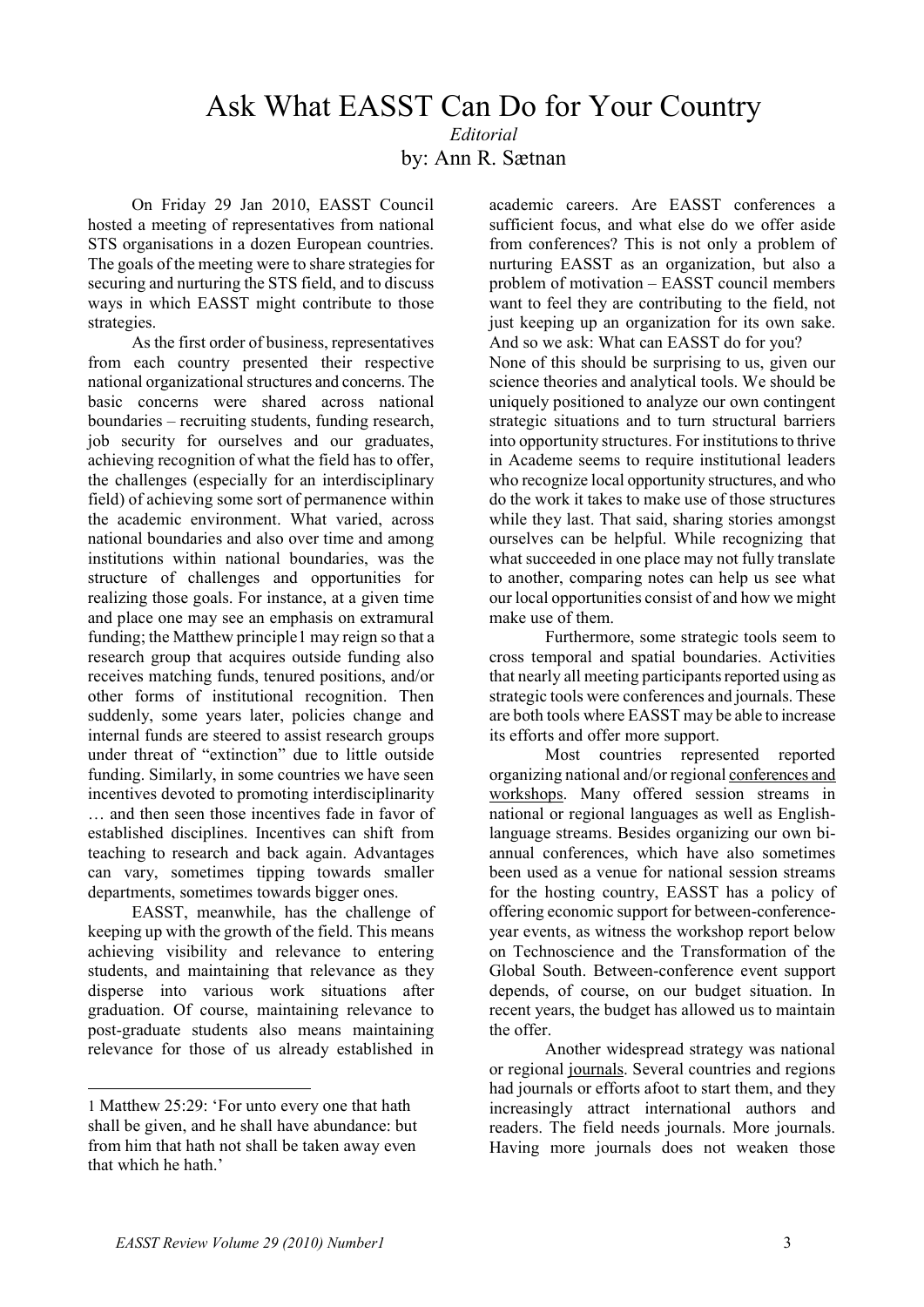already in place, but rather helps establish them as top-ranked within a substantial field, as opposed to lower-ranking specialist journals at the margins of established disciplines such as Sociology or History. Again, given our knowledge of the workings of the science community, it should come as no surprise to us that journals are "ranked" not directly on the basis of content quality, but through what are taken to be indicators of quality: circulation and citation. Nor should we be surprised that circulation leads to citation and vice versa. The journal that lands on your desk four times a year, simply as a perk of professional society membership, is more likely to be read than the one you have to go search out at the library. The journal you read, you are more likely to remember both when looking up sources to cite and when wondering where to submit your next article manuscript. The first remembrance contributes to the journal's citation score and thus its reputation for quality; the second contributes to its submission

base, from which the editors can select and build the journal's content quality. Over time, the more widely cited, the more likely a journal is to develop into an "obligatory passage point" that all in the field feel they must subscribe to (or join the professional society that offers it as a membership perk) and publish in. In other words, the Matthew principle proves true once again. Recognizing this as the STS professionals we are, one concrete outcome of the 29 January meeting was the decision to start conversations exploring whether the opportunity structures are such that EASST might develop a closer relationship with one or more of the national/regional STS journals in Europe.

Participants were keen to continue their discussions and to share material and are currently doing so on line. It is hoped that this will feed into richer resources on the EASST website in due course.

# Technoscience and the Transformation of the Global South

*Report of the three-day workshop in Amsterdam, 21-24 June 2009* by: Rob Hagendijk and Harro Maat

#### **Background, objective and sponsors**

The aim of the workshop was to bring together young scholars in STS (science and technology studies) or DS (Development Studies) from around the world with an interest in the ongoing transformation of 'the Global South' to discuss this theme and how their work relates to it. A second goal was to explore what agenda for research and collaboration should be pursued in science and technology studies (STS) and development studies (DS) to improve our understanding of the central issues and intellectual puzzles involved. Bringing together young scholars from such contexts may help to build network and alliances, promote research and reflection at the border between STS and DS and build capabilities for the 'globalization' of these fields in various ways.

Meetings of professional associations in science studies like 4S, SHOT and EASST primarily focus on science and technology in economically and technologically advanced societies. Although situations and developments in less developed countries and non-Western settings are certainly not absent from these meetings they remain marginal and the consequences for the intellectual and practical agenda's are not systematically explored. The number of participants from non-US and non-EU countries is also low. Although the situation in Development Studies as a field is somewhat different as there is ample interest in the role of technology in the problems of socalled less developed countries, the systematic reflection on problems of scientific and technological change for development could be improved. Furthermore, a more systematic reflection on the boundaries, divergence and synergies around the boundaries between STS and DS could also be intellectually rewarding and pragmatically relevant.

The initiative for his workshop was taken by the authors of this report. They were soon after joined by Esha Shah in the organizing team. The workshop was supported financially and in other ways by the Netherlands Graduate School for Science, Technology and Culture (WTMC), graduate school CERES (development studies), the European Association for the Study of Science and Technology (EASST), the Science Dynamics Foundation and the Royal Netherlands Academy of Sciences (KNAW). The help of these organizations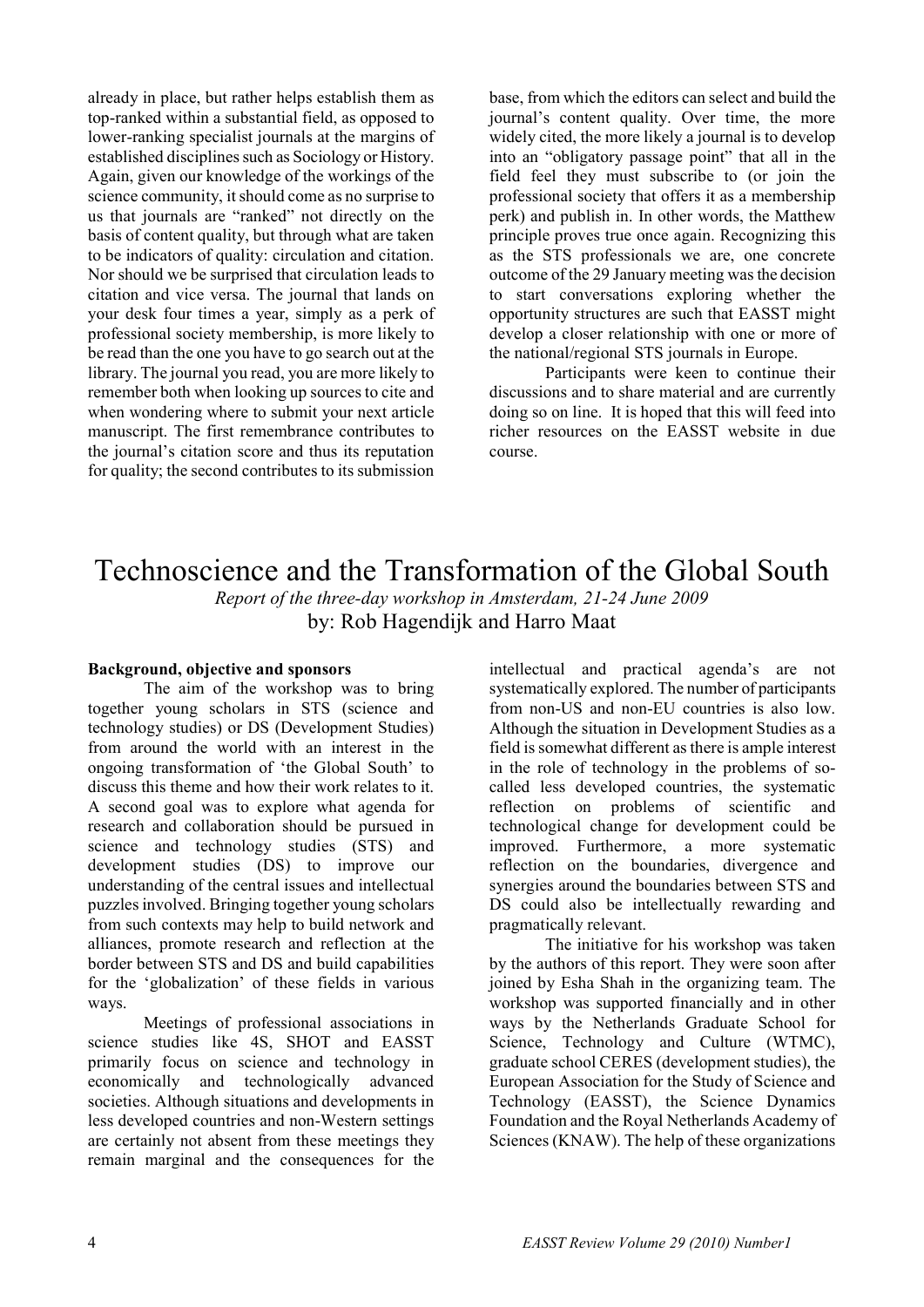has been essential for the workshops success and is gratefully acknowledged.

#### **Participants, speakers and programme**

Twenty-one young scholars with roots and connections to a wide variety of countries participated in the workshop: Farah Ahmed (IDS, University of Sussex, UK), Diana Akullo (Asareca, Kampala, Uganda), Mamidipudi Annapurna (Maastricht University, the Netherlands), Koen Beumer (Advisory Council for Science and Technology Policy, the Netherlands), Catherine Button (Durham University, UK), David Bynoe (Ministry of Agriculture & Rural Development, Barbados), Joanna Dias (Coimbra University, Portugal), Nora Engel (UNU-MERIT, the Netherlands), Andres Hueso Gonzalez (Technical University Valencia, Spain), Prasanne Kolte (ITC, Enschede, the Netherlands), Merlyna Lim (Arizona State University, USA), Christine Luk (Arizona State University, USA), Andreas Mitzschke (Maastricht University, the Netherlands), Cavelle Motilal (University of the West Indies, Trinidad and Tobago), Thomas Mougey (Maastricht University, the Netherlands), Bala Raju Nikku (Kadambari Memorial College of Science and Management, Nepal), Makoto Nishi (Kyoto University, Japan), Ilse

Oosterlaken (Delft University, the Netherlands), Bernike Pasveer (ECPDM, the Netherlands), Julia Quartz (Maastricht University, the Netherlands), Christine Richter (ITC, the Netherlands).

A number of participants came directly from one of the developing countries. Subsidies from sponsors were used to support their participation. Although most participants are currently located at European and US institutions almost half of them do come from countries that belong to the Global

South.[2](#page-4-0)

-

During the workshop a wide range of prominent invited speakers gave introductions and participated in panels. Their introductions led to lively debates with and amongst participants. The following speakers gave presentations and participated in the debates: Peter van Lieshout (WRR, the Netherlands), Arie Rip (UT, the

Netherlands), Louk de la Rive Box (ISS, the Netherlands), Andy Stirling (University of Sussex, UK), Han van Dijk (WUR, the Netherlands), Paul Richards (WUR, the Netherlands), Mathew Kurian (UNESCO-IHE, the Netherlands), Annemarie Mol (UvA, the Netherlands), Irene Agyepong (Universiteit Utrecht / Ghana Health Service), Jack Spaapen (KNAW, the Netherlands) and Wiebe Bijker (UM, the Netherlands).

The program left ample room for informal discussion, work in small groups, and interaction with the invited speakers. Participants (and some of the invited speakers) worked together to prepare for plenary discussions on the last day about the validity of the diagnosis sketched above and the intellectual agenda's and practical activities to be pursued. Presentations and discussions concentrated on the relations between policy making and academic work in STS and DS, discussion about scientific and technological dimensions of key issues in development: water, agriculture, health and cross-sectoral questions and entanglements. On the last day implications for capacity building, for the work of the participants and for future networking and collaboration were discussed.

## **Workshop outcomes**

*Setting the scene (day 1)* 

The opening of the workshop was a presentation by Peter van Lieshout, a scholar working in the border zone between science and policy (WRR). His presentation was directed at some of the core issues in both STS and DS and focused on the interaction between knowledge and development. He took a macro perspective, showing with various figures and diagrams that there are many assumptions about a positive connection between advances in knowledge and social progress (development) but that very few of these are in fact sustained by the available data. Some figures even show a negative impact (in particular of R&D). Where data show a positive trend, as in rising educational enrolments, for example, additional information about the situation in schools raises concerns about the substantive value of the observed changes. What is underneath these macro correlations, the processes and practices which are supposed to connect knowledge and development, is highly understudied. So there is plenty of unexplored terrain for STS and DS to operate in.

Discussants in the panel after his presentation (Arie Rip, Louk de la Rive Box and Andy Stirling) took up the challenge and sketched some possible routes whereby STS and DS could cooperate. Rip pressed the issue of local knowledge

<span id="page-4-0"></span><sup>2</sup> By 'Global South' we mean countries that are categorized by the IMF as having 'emerging and developing economies'. See:

http://www.imf.org/external/pubs/ft/weo/2009/01/weod ata/groups.htm#cc (13/08/09)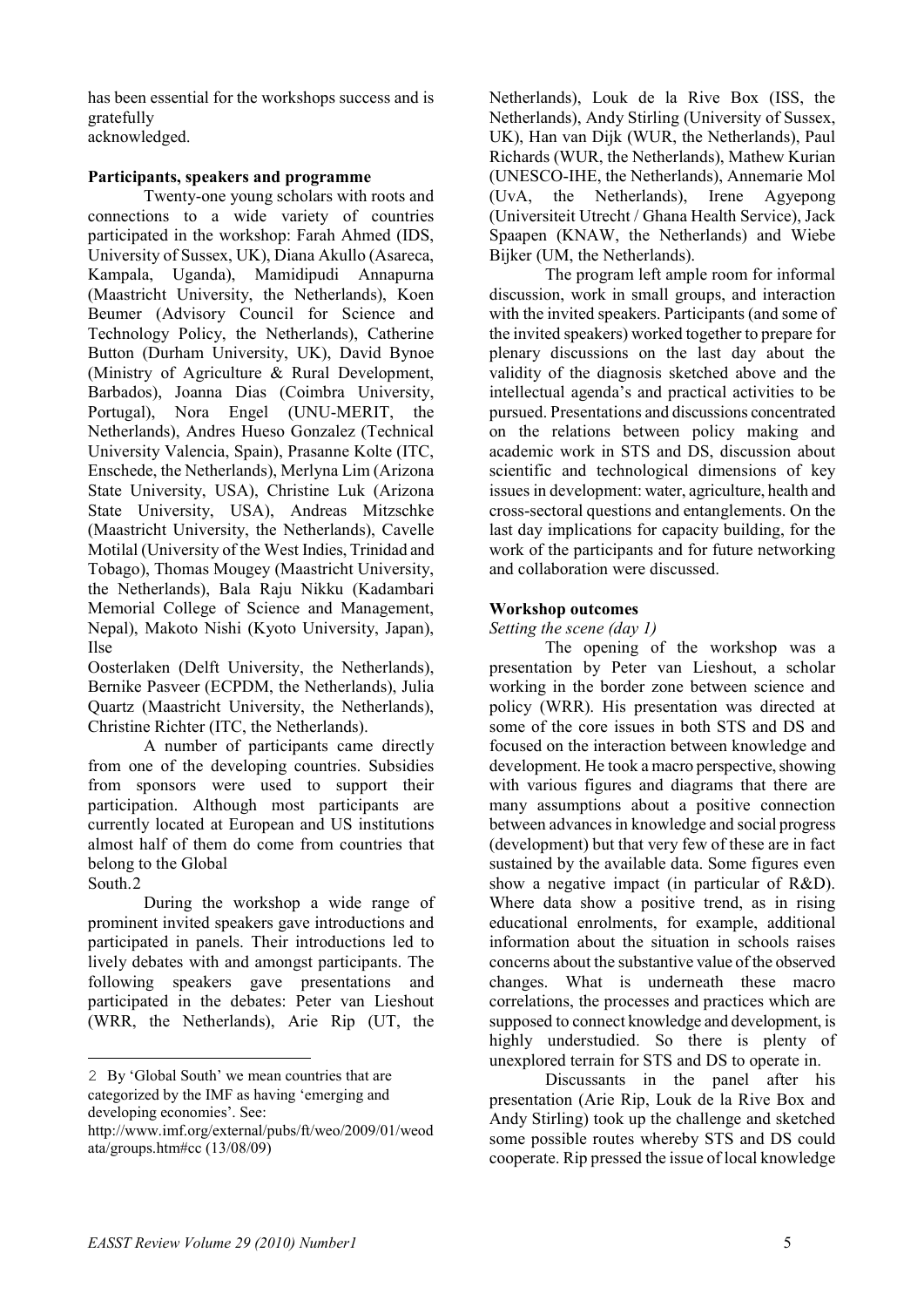and the creation of linkages between these forms of informal knowledge and the more formalized and Western knowledge processes. Box stressed the exploitative nature of many of the knowledge 'exchange' processes in development where mostly the Western parties, even public universities, make a profit from training people from developing countries. Stirling stressed that exploring such connections requires a differentiation or 'unpacking' of knowledge. It makes little sense to talk about knowledge (or technology) in too broad terms. The discussion should be much more specific. Panel members and Van Lieshout agreed that skill and skill training require more attention as well as on the options to make new connections and changes with a variety of forms of knowledge and technologies, something Stirling labeled as 'recombination potential'.

The afternoon programme further elaborated the morning discussion. Arie Rip, Han van Dijk and Andy Stirling presented some of their work and thoughts about the workshop theme. Rip pointed out that developing countries have a lot to offer in terms of knowledge about situations where new technology is taken up or programmes for poverty alleviation. There is a lot going on in socalled grassroots organizations who often work below the radar of formal institutions, including scholars from STS and DS. He proposed a model that stresses 'circulation of knowledge' and 'knowledge blending'.

Van Dijk stressed the role of power and governance structures. In developing countries these issues are unavoidably complex in ways that differ from Western nation-states, not only because of the many parties involved but also because often a variety of (local) juridical systems interact with each other, often in contestation. Stirling picked up the power issue and stressed that there is a power issue within knowledge and vice versa and the two should be studied in their conjunction and entanglement with one another. He further elaborated on the role of technology and came up with three crucial elements in the processes of technological change: directionality, meaning a focus on divergent framings and pathways in knowledge technology, distribution within processes of technological change of power and explicit normativity. The level of diversity clarifies how such processes are open to engagement and plural commitments.

The issues presented by the speakers were subsequently taken up in the various discussion groups in the second half of the afternoon. See day 3 for the outcomes of these discussions.

## *Exploring agriculture, health and water (day2)*

For the second day a programme was designed that allowed the overall discussion of day one to become more concrete and issue-specific, focusing on agriculture, health and water respectively.

The theme 'agriculture' was introduced by Paul Richards. His central argument, using the example of rice improvement in West-Africa, is that agricultural research institutes work in hierarchical structures, assuming that innovation has to come from above, where innovation (as recombination) is something that happens everywhere. This was illustrated with the example of NERICA, a cross introduced by formal institutes who overlooked that farmers were using similar crosses in various ways. STS (social science more generally) has something to contribute by helping to understand such local innovation processes and recombining this with science. It is through local innovation that the poor 'speak' and social science (a technographic approach) can help to make these 'voices' heard.

The theme 'health' was introduced by Irene Agyepong. She focused on the interaction between science and policy, emphasizing how formal organizations for health care in Ghana have dynamics that tends to exclude the poorest in their services. Using the case of the implementation of a National

Health Care System, she showed how science can run into conflict with formal institutes when policy makers are confronted with the findings of science that such exclusion mechanisms actually undermine the goal of the health system. She posed the question for the research agenda of ST&D studies: How to deal with a situation where conflict between science and policy replaces consensus building.

Based on these two presentations a lively discussion emerged, focusing on the question how STS/DS-type research can help to create sciencebased policies that are more inclusive for the poor.

The last theme was about 'water' and introduced by Matthew Kurian. Like the previous speaker he focused on the science-policy interaction but took a more systemic approach and showed the weaknesses and flaws of much of the scientific knowledge that informs policies in the area of water management. Much of the policies rely on economic data, including its in-built assumptions about methodological individualism and economic rationality. Moreover, there are major knowledge gaps or unknowns about which science often claims to provide reliable information. Policy makers and scientists might see these limitations but tend to 'repair' them with more science. This overlooks the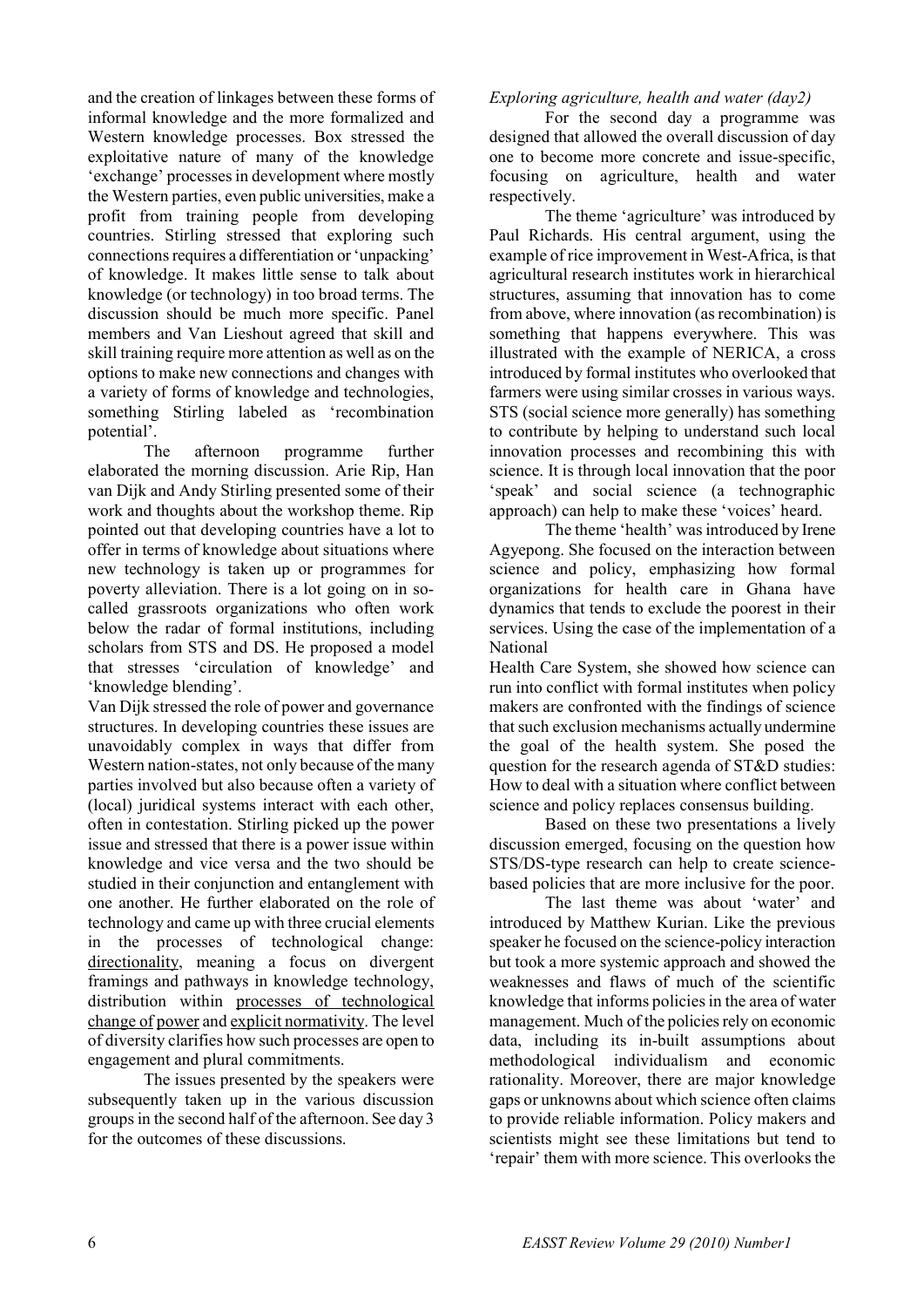option that there is a lot of knowledge in practice. Participation or 'adaptive management' may be better strategies to reduce the inefficiencies and high transaction costs of the science-policy nexus.

The last presentation of the day was given by Annemarie Mol who drew some cross-cutting lines between the earlier presentations. Her argument was that each form of science 'cuts up the world' in a different way. Where is the overlap and where can commonalities emerge? One way to deal with this is to focus more on movements of 'things' (people, goods, facts, interventions etc) but that alone is not enough. Science needs to be more flexible and deal with alternative ways of cutting up the world' and alternative movements. A new approach to methodology is required for this, making it more reflexive. Key elements for such a flexible methodology are checklists, tinkering and case studies.

Presenters were then asked to sit together for a panel discussion with the audience. The presentations clearly triggered the audience and a lively debate emerged, primarily adding elements to what the presenters had said. One response raised the issue of learning, something that seems excluded in the concept of tinkering. Another commenter pointed at the longer-term historical changes in development and its meaning in a wider geopolitical context with a historically strong emphasis on development thinking in the US. Besides geopolitical variation, development could also be separated into immanent and intentional development processes, the latter receiving much attention in Development Studies. Others argued this distinction is basically a matter of scale. From a general, distant perspective development seems immanent, but all sorts of intended activities can be found within with a closer look. It is this complex of interactions that deserves more research.

## *Capacity building (day 3)*

The last day started with short presentations by Jack Spaapen and Esha Shah. Jack works for the international bureau of the Royal Netherlands Academy of Arts and Sciences (KNAW). The KNAW supported the workshop in all sorts of ways and offered us hospitality at their beautiful Amsterdam location. Jack has been linchpin between the organizers and the academy; without him this workshop would not have taken place. So the organizers thanked him and via him the academy for his efforts.

Jack explained in his short presentation how the support for the workshop fits with the overall policies of the academy to promote the development

of scientific capability in the Global South and the reinvigoration of the Academy's international committee. New fellowship programmes and cooperative

programmes are currently drawn up.

The second presentation was by Esha Shah who critically pointed out how all notions of capacity building draw on particular conceptions of development of a country over time, from 'take-off' models via neo-liberal assertion to cooperative conceptions. In discussing specific policies, proposals and activities it is very important to scrutinize these for such assumptions and models and how they affect possible outcomes.

In the discussion about these introductions the question how to conceptualize 'knowledge infrastructures' and 'transfer mechanisms' surface as key concepts to be clarified in relation to development policies locally as they are entertained locally as well as internationally. Without such clarification all discussions will remain vague and unfocused.

## **Mind the gap**

In the remaining part of the meeting the discussions groups reported on the outcomes of their deliberations over the past two days. All sorts of ideas and suggestions came up and were reported. There is always the danger that discussions at the end of a workshop end up in agreement on buzzwords as a basis for a feel good atmosphere just before departure. That easily amounts to replacing the pet categories of others (national innovation systems were mentioned as an example) by at least equally fuzzy notions of our own making. As an antidote to such a course an entertaining and rewarding part of the final discussions was devoted to a discussion of the frequent use of the word 'gap' in our (and others') deliberations about STS, DS and development policies. The rhetorical trope of the 'gap' often functions to designate something we should worry about, bridge or at least 'mind'. A graphical display of sorts 'gaps' was presented by one of the groups as part of a plea for more intellectually productive and interesting ways of engaging with gap-language and what it refers to. As was pointed out, gaps are normally already filled with regulations, politics. It would be wrong to treat them as static or voids. The gap is often seen as an obstacle, a problem, but it can also be seen as a space with potential (stopping harmful technologies) for instance). It is a space for learning as well as a space for bottom-up demand. Gaps offer opportunities for recombination as well as boundary struggles and fencing that are not necessarily bad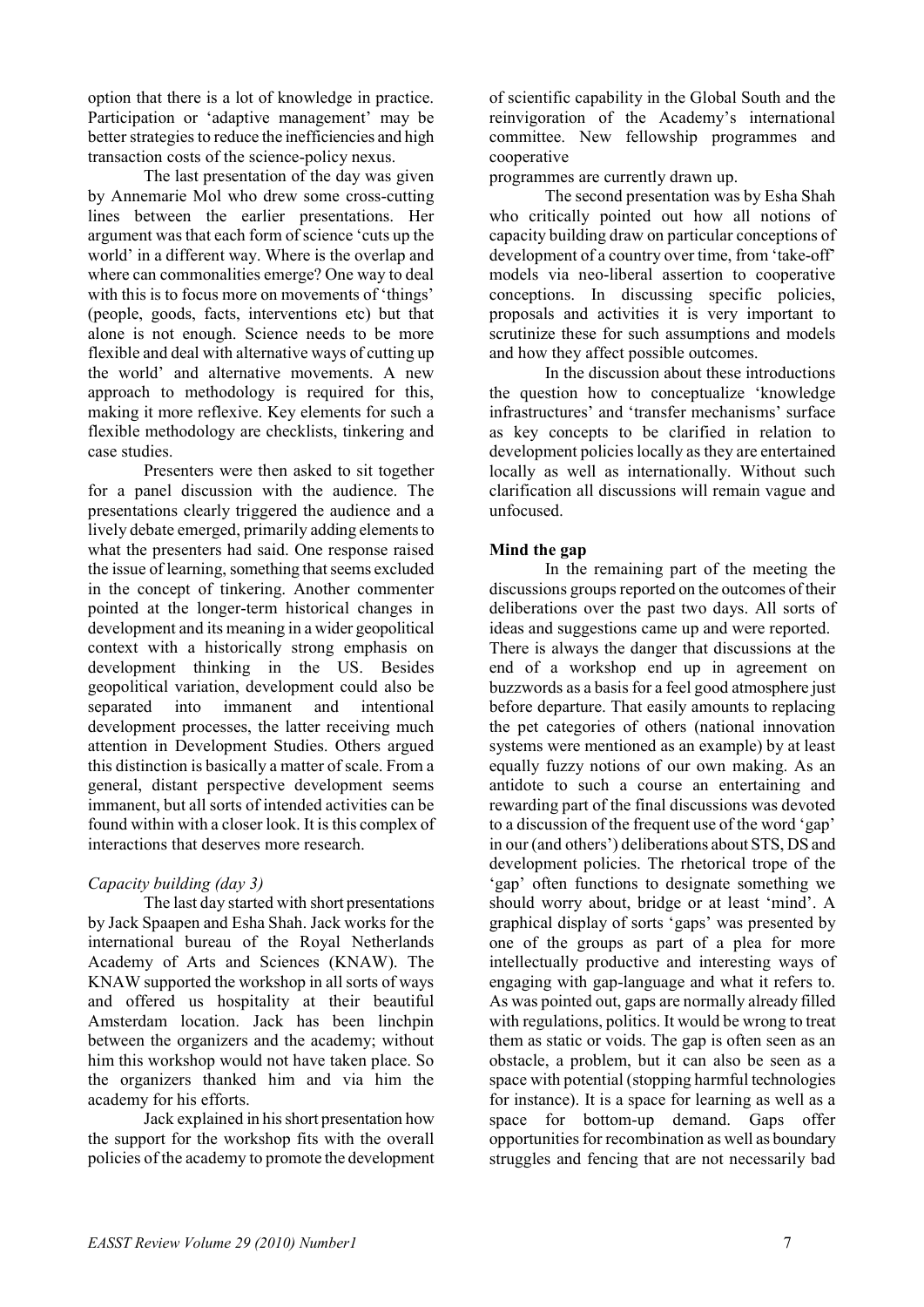things. Both as a trope and in terms of the realities they refer to gaps should be explored, enjoyed and used as occasions to learn instead of only using them rhetorically as underspecified sources of nuisance that stand in the way of progress.

## **Travelling knowledge, capacity building and the export of institutional formats**

One use gap-language refers to the possibilities for knowledge to travel and the difficulties of deliberations across disciplinary, geographical and institutional gaps and barriers. Places where exchanges take place are important research sites, how are these structured locally and tied to larger networks and configurations. To what extent are they embodied in people at key nodes and in material facilities and their locations? How do issues and approaches become translated in travelling from one site to another? How are approaches from STS and DS themselves transformed and adjusted to local varieties of knowledge and what does this imply for the way we go about our own projects.

Discussion about development policies are about promoting the travel of knowledge, ontologies and methodologies from one part of the world to another. So currently there is a lot of talk about setting up and strengthening academies of science and universities after models provided by Europe and the

USA. With this comes the promotion of particular role models for the scientists that may diverge from conceptions of knowledge and knowledgeproduction as they can be found in institutions in economically less-developed countries. With special reference to Indonesia one participant pointed out that academic and professional work are often closely tied in such countries compared to scientistic ideologies about pure research that are floating around. Such ideologies are often already radically at odds with the realities of the Western knowledge economies, and to build up capacities in the 'South'

on the basis of models that are already antiquated in the 'North' might well be a bad idea. More symmetrical reflections on the interrelations between knowledge production and practical involvements in different regions of the world might be helpful as a defensive against thoughtless copying and exporting of institutional formats and developing arrangements more in line with widely cherished goals and local conditions. As Annapurna – a participant from India with wide experience in working with local NGOs and networks-pointed out, scholars should try to make theories that you can easily imagine to be applicable.

#### **Where do we go from here?**

The final round of assessments and comments by participants about the workshop led to the conclusion that the participants want more and that we should avoid that this will turn to be a oneoff event. As many of them pointed out, the meeting had encouraged and stimulated their thinking about, their own work, research or otherwise. It had made them aware of colleagues in other places working on closely similar problems experiencing similar challenges and frustrations. To continue to share experiences, communicate results and to take part in the intellectual discourse in and between STS and DS, research and policy making was collectively endorsed. It was also pointed out that to pursue the goals of the workshop would require more efforts to get funding to allow people from 'the South' to participate. Their participation in the meetings of international societies requires funding, wherever they are organized. The claim by the organizers that we should try to find money to organize similar workshops and summer schools in the Southern hemisphere and to promote South-to-South as well as South-North exchanges and development of inclusive agenda's was greeted with enthusiasm and several people volunteered to help make that happen. So next stop? Barbados? Mozambique? Indonesia?

# Query: Radical Science Movement-Studies?

A recent London meeting of original members of the British Society for Social Responsibility asked me if there are any dissertations or research reports which have investigated the radical science movement of the 1960s and 1970s. If anyone is aware of any relevant studies please let me know.

Fred Steward **[f.steward@psi.org.uk](mailto:f.steward@psi.org.uk)**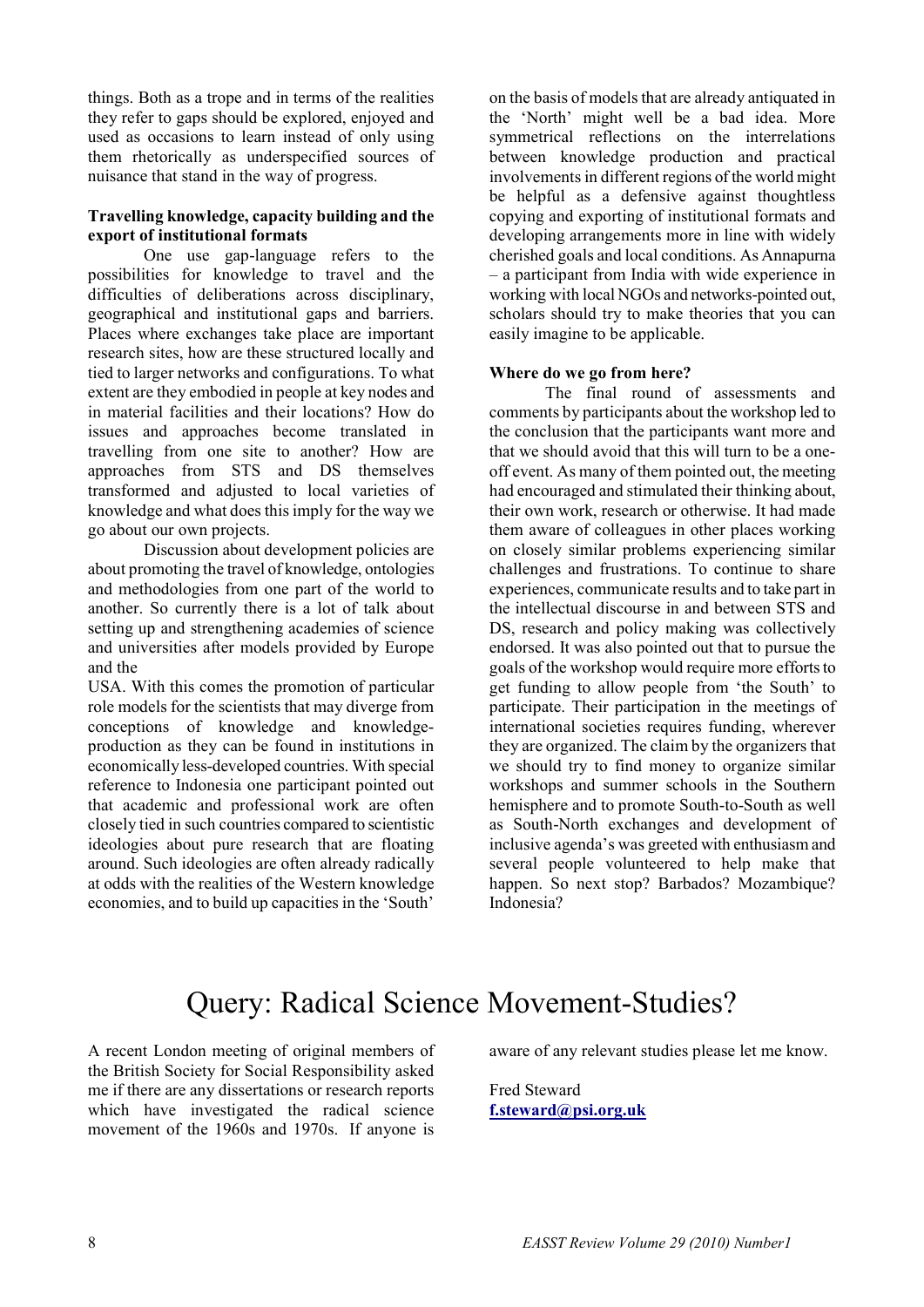# Tokyo or Trento? Yes, please. by: Ann Rudinow Sætnan

Having trouble choosing between this year's two STS conferences? It is possible to make it to both, if you have the time, the stamina, and the funding (see more on funding for students below). Just a couple of tips on how to get from Tokyo to Trento on time:

- 1) The final day of the Tokyo conference will be Japanese-language sessions only. Those of us who don't speak Japanese can get a head start on the return journey towards Italy, having booked for some Tokyo touring time in advance of the conference days there.
- 2) There is at least one airline (Lufthansa) with direct flights from Tokyo to Munich. From there one can take the train to Trento's central station. Flying from Munich to Milan or Venice adds

flying hours without reducing the train travel time all that much, or so I've been told. The Sunday flight to Munich and the train from Munich to Trento may become almost a traveling STS workshop, which could be fun  $\odot$ 

3) See the preliminary EASST conference program below. Note that there are some preconference events already on September 1. In light of this, my plan is to fly to Munich Sunday Aug 29, take the first train I can catch to Trento, catch up on sleep at my hotel, then wander around Trento on my remaining spare day-and-a-half. Then after the conference I'll take an extra day or two of holiday to see Venice. Meeting STS'ers in Venetian cafés will be a pleasant non-surprise.

# EASST010 – PRACTICING SCIENCE AND TECHNOLOGY, PERFORMING THE SOCIAL TRENTO, 2010, SEPTEMBER 2 - 4

# PRELIMINARY CONFERENCE PROGRAMME

| <b>Faculty of Sociology, via Verdi 26</b> |                                                      |
|-------------------------------------------|------------------------------------------------------|
| $14.00 - 19.00$                           | Pre-conference PhD Workshop (see more on this below) |
| $14,00 - 19,00$                           | Conference Pre-registration                          |

## **Thursday 2nd September**

| Teatro S. Chiara, Via della Croce, 67 |                                                                        |
|---------------------------------------|------------------------------------------------------------------------|
| $8.30 - 10.00$                        | Conference Registration                                                |
| $ 10.00 - 10.30 $                     | Welcome Address (Dean of the Faculty + EASST President)                |
| $10.30 - 11.45$                       | Plenary Session: "The Concept of Practice and the Curious Case of STS" |

| <b>Faculty of Sociology, via Verdi 26</b> |                   |
|-------------------------------------------|-------------------|
| 12,00                                     | Lunch             |
| $ 13,30-15,30 $                           | Parallel Sessions |
| $15,30-16,00$                             | Coffee break      |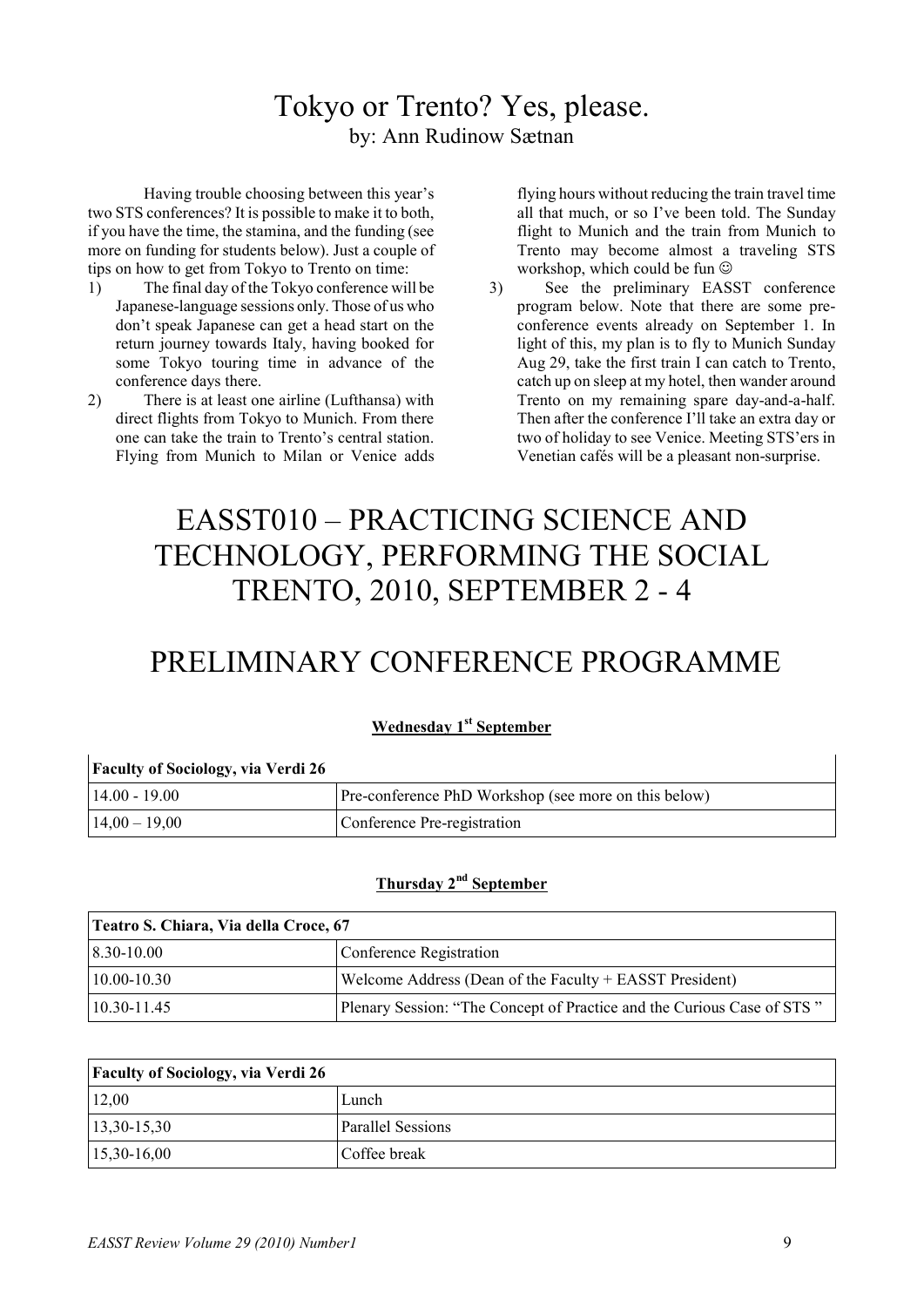| $16,00-18,00$ | Parallel Sessions       |
|---------------|-------------------------|
| 19,00         | <b>Welcome Aperitif</b> |

## **Friday 3rd September**

| <b>Faculty of Sociology, via Verdi 26</b> |                                                                                                                                       |
|-------------------------------------------|---------------------------------------------------------------------------------------------------------------------------------------|
| 9,00-11,00                                | <b>Parallel Sessions</b>                                                                                                              |
| 11,00-11,30                               | Coffee Break                                                                                                                          |
| $11,30 - 12,45$                           | Subplenary sessions:<br>- "(on the) Doing (of) Things"<br>- "Tracing Heterogeneous Spaces"<br>- "Bridging STS and Innovation Studies" |
| 12,45                                     | Lunch                                                                                                                                 |
| 14,00-16,00                               | <b>Parallel Sessions</b>                                                                                                              |
| 16,00                                     | Coffee Break                                                                                                                          |
| 16,30-18,30                               | <b>Parallel Sessions</b>                                                                                                              |
| 18,45-19.45                               | ArtiSSTic performance                                                                                                                 |

| Somewhere in town  |               |
|--------------------|---------------|
| റററ<br>$21 -$<br>. | Special Event |

## **Saturday 4th of September**

| <b>Faculty of Sociology, via Verdi 26</b> |                                                         |
|-------------------------------------------|---------------------------------------------------------|
| 09,00-10,30                               | Special Breakfast – EASST General Meeting               |
| $ 11,00-13,00 $                           | <b>Parallel Sessions</b>                                |
| 13,00                                     | Lunch                                                   |
| $14,00-15,00$                             | Plenary Session: "Performing the Technoscientific Body" |
| $15,00-16,00$                             | Closing Plenary                                         |

Announced Keynote Speakers:

**Madeleine Akrich**, Centre de Sociologie de l'Innovation, Paris, France.

**Liam Bannon**, Interaction Design Centre, University of Limerick, Ireland.

**Pelle Ehn**, School of Arts and Communication, Malmö University, Sweden.

**Matthew Gandy**, Department of Geography, University College London, UK.

**Silvia Gherardi**, Dept. of Sociology and Social Research, Trento University, Italy.

**Anne Marie Mol**, University of Amsterdam, Netherlands.

**Fred Stewart**, Policy Studies Institute, University of Westminster, UK.

**Lucy Suchman**, Dept. of Sociology, Lancaster University, UK.

**Sarah Whatmore**, School of Geography and the Environment, Oxford University, UK.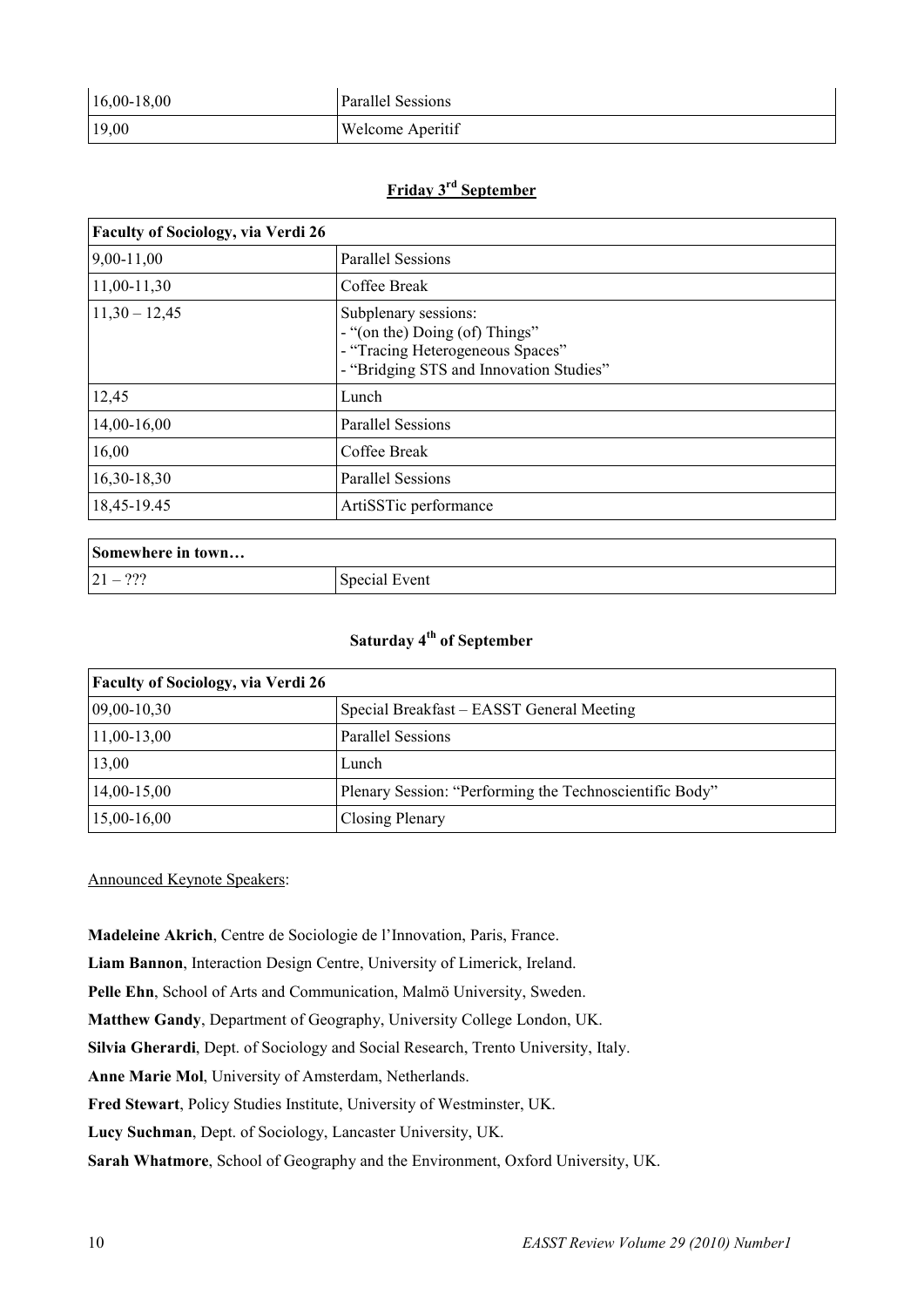# Attention! Important Information for Students Planning on Attending EAAST010 Trento

## **Pre-conference Activities for Students**

Planning is underway for a pre-conference day (September  $1<sup>st</sup>$ ) devoted to student activities associated with EASST 2010 at Trento. EASST Council has agreed to some financial support for these activities and the University is providing facilities. If you are a student coming to the conference I hope you will be able to participate! Currently there are plans for some **morning workshops** – co-organised by groups of students. These would aim to:

1. Provide opportunities for students from different countries to meet and establish connections before the whole conference starts. This could also provide a basis for thinking about better networking between STS students in the future.

2. Allow students to work on and discuss different aspects, commonalities and difficulties of doing a STS PhD – be they related to the use of theories and methodologies, fieldwork practicalities or to other issues related to publishing one's work.

There are also plans for some **afternoon workshops** focusing on different topics related to writing and publishing (such as the problems and opportunities of language, formats, and procedures). I would like to invite both journal editors and senior researchers to take part in these workshops to discuss and give advice.

We would like to end the whole day with an **evening meal**, as another opportunity to socialise and create tighter bonds amongst different European postgraduate students.

The day will be free but numbers are limited to 50 so it will be necessary to register and there may need to be a selection if the event is oversubscribed. More details of registration and the developing plans will be available shortly on the conference website.

I would love to have your input, collaboration and participation on any of these topics to make the Trento conference a more student-friendly event. Please do not hesitate to write me regarding any of these topics: **[students@easst.net](mailto:students@easst.net)**

Tomás Sánchez-Criado, Student representative member, EASST Council.

## **EASST 2010 Support for Conference Attendance**

EASST is inviting applications from those needing financial support to attend its conference in Trento in September 2010. Funding is limited and will be concentrated on those coming from countries which are normally under-represented at EASST conferences (particularly those from Southern or Eastern Europe). It will also be targeted at students or others without institutional support for conference attendance.

## **General rules:**

- 1. Applicants must be EASST members.
- 2. Applicants must have had an abstract accepted by a track convener of the EASST conference.
- 3. Financial support will take the form of free conference registration.
- 4. The Allocation Committee will aim to make awards to a variety of institutions and will not normally make awards to those who have received EASST funding in the past.

## **Applications need to include the following:**

1. A completed application form. The form can be downloaded from the Conference Website. Follow the link for conference support from the conference website

## **<http://events.unitn.it/en/easst010>**

- 2. A copy of your abstract.
- 3. Confirmation from the relevant track conveners that the abstract has been accepted.
- 4. Students should ask their supervisor to send a separate email to the same address providing support for the application.

**Complete Applications (including support) must be sent to** [conferencesupport@easst.net](mailto:conferencesupport@easst.net) **and be received by 24th May. Decisions will be notified**  by June  $7<sup>th</sup>$ .

**After the event:** Those who receive awards are required to send a short report (500-1000 words) regarding the theme or a plenary session attended to the editor of the *EASST Review* for consideration for publication. Alternatively, the *EASST Review* editor is helpful in "matchmaking" book review agreements with book exhibitors at the conference. Details of deadlines and address to send reports will be provided together with information about the award.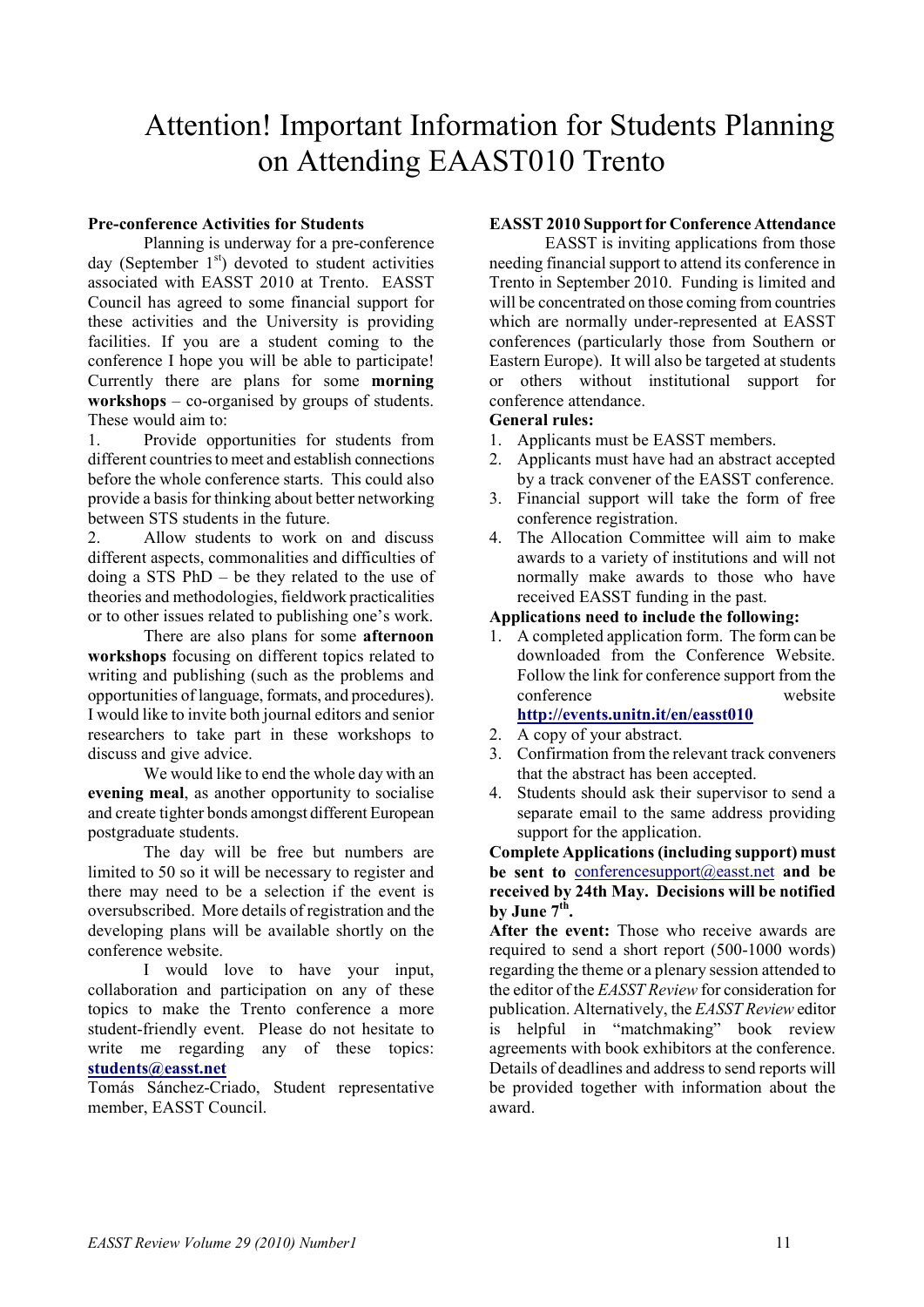# Next Issue of EASST Review

If the timing works out, the next issue of EASST Review will contain a full programme preview of the EASST 2010 meeting in Trento. In order to have that reach your desks in a timely fashion, and in order to be able to include the whole

programme, ignoring printing and postage costs, that issue will be sent to all members as a .pdf file. Whether or not we continue to send out EASST Review in .pdf form will depend on response to the Summer 2010 issue.

# Conferences and Calls for Papers

The **Third conference on the history of science in Norway**, "University history, university collections and university practices," is to be held at the Norwegian University of Science and Technology (NTNU), **Trondheim, Norway, on 14-17 October 2010**. After very successful meetings in Oslo in 2008 and Tromsø/Lofoten in 2009 we are pleased to announce the Third conference on the history of science in Norway, which will take place from 14 to 17 October 2010 at the Norwegian University of Science and Technology (NTNU) in Trondheim, Norway. The conference is being hosted in collaboration between the Forum for Kunnskapshistorie and the NTNU Anniversary History Project. The theme of the conference will be "University history, university collections and university practices". In 2010 the Norwegian University of Science and Technology and the city of Trondheim will be celebrating the 250th anniversary of the foundation of the Royal Norwegian Society of Sciences and Letters in 1760 and the 100th anniversary of the Foundation of the Norwegian Institute of Technology in 1910. We invite submission of papers and organised sessions related to the theme as well as to the history of science in its broader sense, including the history of social sciences and humanities. Please send proposals of no more than 200 words (word doc or rtf format) to the email address below **before 15 April 2010**. Please include a short biography highlighting main research interests no more than 50 words. Proposals will be reviewed by the Programme Committee. Participants will be notified by 31 May. Presentations are limited to 20 minutes, with additional 10 minutes for discussion. The conference language will be English. For submission of abstracts and requests for more information, please contact: Ragnhild Green Helgås (ragnhild.g.helgas@ntnu.no)

Imperial College & Science Museum, London have issued a call for papers for **Science and the Public**

2010, **3rd and 4th of July 2010**. Abstract deadline will have passed, but readers may be interested in attending.

**Progress in Medicine**, an interdisciplinary conference on the nature of progress in medicine, combining perspectives from philosophy, history, medical science, and clinical practice, is to be held in **Bristol, UK, 13-15 April 2010**. The aims of this conference are: To examine the nature, scope, causes, and grounds of progress in medicine; To provide a forum for developing the unified study of the history and philosophy of medicine, and in particular raising the profile of the philosophy of medicine in the UK and its engagement with the history of medicine; To create interdisciplinary bridges between the medical, philosophical, and historical professions, enabling medical professionals to become more theoretically engaged, while philosophers and philosophically-minded historians of medicine engage with the actual practice of medical professionals, so that their research reflects the realities and needs of modern medicine; To facilitate the wider dissemination of research into the philosophy and history of medicine beyond the boundaries of those disciplines, and especially in medical practice; and To identify opportunities for public engagement concerning the relation between medical progress and changing attitudes to medical knowledge, the medical profession, and medical authority. See: www.bristol.ac.uk/philosophy/department/events/pr ogress in medicine/.

The **Annual Meeting of the Society for Social Studies of Science (4S)**, held jointly with Japanese Society for Science and Technology Studies , is to take place on **August 25 – 29, 2010 in Tokyo**. This is the first 4S annual meeting in Asia. 4S members will have a chance to experience, interact with, and understand the cultural diversity of Asia. Furthermore, holding 4S in Asia opens the door to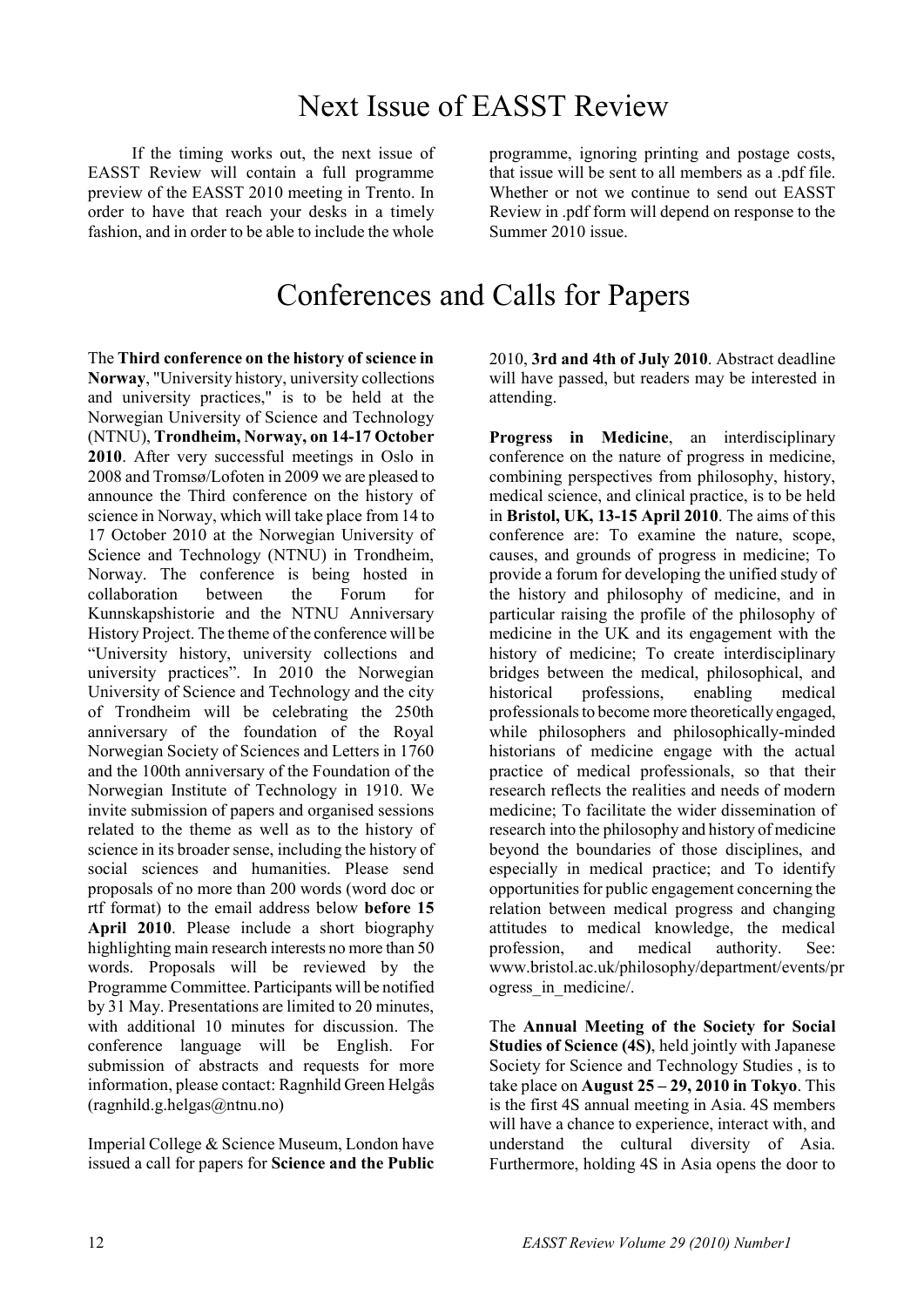questions relating to universalities and cultural differences in STS concepts. This meeting will provide a good opportunity for reconsidering STS in global contexts as well as strengthening STS network worldwide. For further information, see http://4sonline.org/meeting.

The **Salford Postgraduate Annual Research Conference (SPARC)** is taking place on **10 and 11 June 2010**. Here at the **University of Salford, UK**, we are inviting research students from all disciplines to submit a proposal to our post-graduate conference. You can view the full call for papers on our website at www.pg.salford.ac.uk/page/sparc/. This year we are also welcoming other different and creative types of presenting and communicating your research rather than just poster and paper presentations, although these are also welcome. The conference is a great opportunity to practise presenting research in a friendly environment, and to meet fellow postgraduate researchers from other research centres and universities. There is also the chance to develop a paper for publication in the conference proceedings. Everything will be published for open access. Please see the website for more details and guidance on submission: http://www.pg.salford.ac.uk/page/sparc/. If you have any queries, please contact the conference team on sparc@salford.ac.uk.

The workshop, **Ethics on the laboratory floor: Explorations for a methodology**, will take place on **1-2 June 2010 at the University of Twente, Enschede, the Netherlands**. These last years there has been a growing interest in the engagement of ethicists in the context of scientific engineering research, with the aim to anticipate the ambiguous impacts that technological innovations have on the quality of human life. In this way ethicists are thought to be able to contribute to the constitution of the technological product, at a stage when it is still malleable. Several scholars have developed views on how an ethicist in this context should work, but there is not yet a detailed 'method'. With this workshop we want to contribute to the development of such a method. We want to focus especially on the themes of reflection and deliberation, for the enhancement of 'reflection' and the broadening of 'deliberation' is often understood to be the primary aim of the work of an ethicist in the scientific research context. Yet it remains unclear what this involves. Questions are raised such as: what is reflection/deliberation? How should ethicists enhance reflection? What are the consequences of such an enhancement of reflection on the

deliberation about research choices? How much should this deliberation be broadened? And what is the specific input of an ethicist in this deliberation? This workshop aims to act as a platform to discuss and critically engage with these questions. Confirmed invited participants are Bernadette Bensaude-Vincent, Rosalyn Berne, Ulrike Felt, Armin Grunwald, Alfred Nordmann and Arie Rip. Abstract deadline will have passed, but readers may be interested in attending. For further information, please contact one of the organizers: Simone van der Burg: s.vanderburg@utwente.nl; Federica Lucivero: f.lucivero@utwente.nl: Lotte Krabbenborg: l.krabbenborg@rug.nl; or Dirk Haen: d.f.haen@utwente.nl.

The **British Sociological Association's Medical Sociology Group's annual conference** is to take place on **1-3 September 2010 at Durham University, UK**. We look forward to welcoming you to the 2010 Annual Medical Sociology Conference. The conference will celebrate our international links - exploring and comparing developments within Medical Sociology. In 2009, the MedSoc Annual Conference attracted over 290 delegates from around the world. The event was hailed a great success and very much enjoyed by all. Past delegates have referred to the event as a 'must' for anyone within the medical sociology arena and those within closely related fields. The annual conference provides delegates with the opportunity to discuss the discipline's hot topics within a real community of medical sociologists. Abstract Submission for the conference is now open. The organizers welcome submissions for oral papers, poster presentations and symposia. Please visit the BSA web site For more details: www.britsoc.co.uk/events/medsoc.htm. The **closing date for submissions is Friday, 30 April 2010**. Queries about the conference or about abstract submission can be directed to: bsamedsoc@britsoc.org.uk.

Abstracts are invited for the session, **"Dynamics and development in innovation systems, niches, regimes and transitions,"** at the **ERSCP-EMSU conference 25-29 October 2010 in Delft**, The Netherlands. In recent decades, a lot of research has been done into innovation and transition processes. These processes have been studied from different perspectives, e.g. the multi-level perspective and innovation systems – both at the technological, the sectoral and the regional level. Lately, more and more knowledge is gained on the dynamics within innovation systems, technological niches, regimes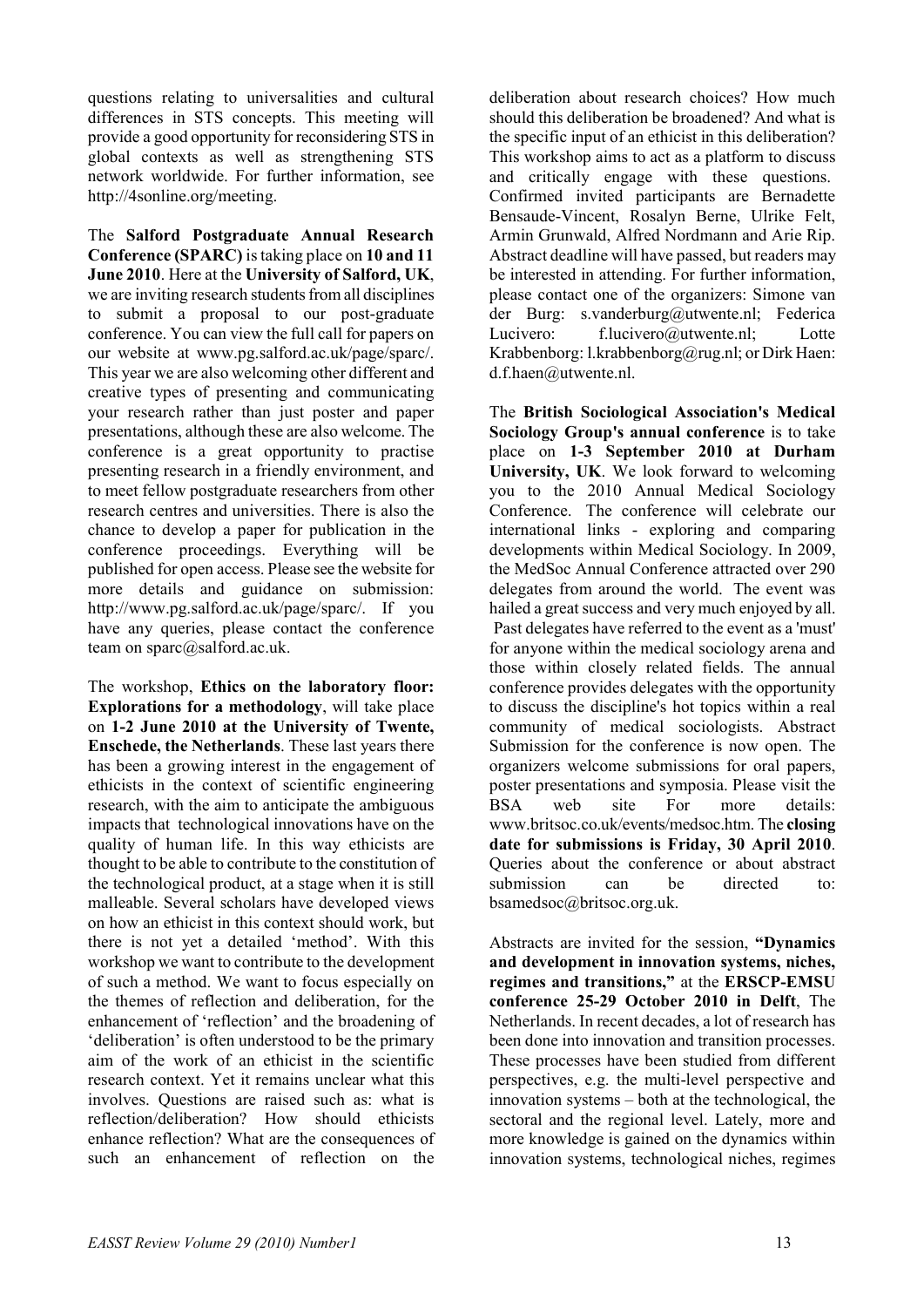and transition pathways. This session aims at bringing this new knowledge together, critically reflect on the strengths and weaknesses, point out potential linkages and propose conceptual improvements. The following topics will be addressed: Dynamics within or development of technological innovation systems – including the Functions of Innovation Systems perspective; Dynamics within or development of sectoral innovation systems; Dynamics within or development of regional innovation systems; Dynamics within or development of niches and regimes and the relationships between these dynamics; Dynamics within transition pathways; and Conceptual or methodological contributions addressing dynamics and development of innovation systems, niches, regimes or whole transitions. We welcome both theoretical and empirical abstracts/papers on these subjects. Empirical papers on both developed and developing countries are welcome. The session aims to bring the most interesting papers to a special issue in a high-level journal. If you are interested in participating in this session, please submit your abstract (max. 250 words) **before the 8th of March 2010** at the conference website (www.erscp-emsu2010.org/); choose theme 2d. Please send the abstract also to l.m.kamp@tudelft.nl. The ERSCP/EMSU Conference is a joint effort by TU Delft, TNO and The Hague University of Applied Sciences and will take place in Delft, the Netherlands, on 25-29 October 2010. The conference title is 'Knowledge Collaboration & Learning for Sustainable Innovation'. More details on the conference and how to submit abstracts can be found at http://www.erscp-emsu2010.org/.

A Call for abstracts has been issued for the international conference, **Tentative Governance in Emerging Science and Technology - Actor Constellations, Institutional Arrangements & Strategies, October 28-29, 2010, University of Twente,** The Netherlands.The conference is organized by the Institute of Innovation and Governance Studies (IGS) of the University of Twente (www.universiteittwente.nl/research/igs). Internationally, the conference will be run as a key event of the European Forum for 'Studies into Policies for Research and Innovation' (Eu-SPRI Forum; succeeding the PRIME Network of Excellence; http://www.euspri-forum.eu/). For emerging science and technology (EST) governance becomes tentative when it is designed as a dynamic process to manage interdependencies and contingencies. Tentative governance aims at

creating spaces of openness, probing and learning instead of trying to limit options for actors, institutions and processes. It answers political and organizational complexities with explorative strategies, instead of relying only on orthodox or preservative means. Tentative governance is a particularly pertinent issue for EST such as nanotechnology, life sciences, genomics and other emerging fields of innovations with the potential to radically transform domains and sectors,. These fields are subject to a broad array of inherent uncertainties related to technological shape, configurations and applications and the resulting societal benefits and risks. At the same time, actor constellations and practices related to knowledge production, innovation and societal appropriation are in the process of emerging and largely differ from established technologies. This poses specific challenges to the governance of these fields, which has to address ill-defined and sometimes 'moving targets'. Simultaneously, promises and expectations abound. Many actors from government, academia, industry, and civil society expect that EST will constitute "key technologies of the future" and that some may even lead to a "next industrial revolution". Thus, developing appropriate governance modes seems all the more important. However, modes of governance are usually attuned to established technologies. Innovative modes of governance under headings such as 'reflexive governance', 'transition management', 'Constructive Technology Assessment', 'Ethical, Legal and Societal Issues (ELSI) Studies', or 'Real-Time Technology Assessment' are only now emerging. What we are seeing, in other words, is a coevolutionary growth of innovative modes of governance and constellations, practices and technologies in EST. Hence, it can be argued that governance modes, be they regulatory approaches, institutional arrangements or modes of coordination among various actor constellations turn out – and probably even need – to be tentative in order to respond to the uncertainties and to be prepared for further dynamics. We assume that tentative governance is neither a particularly desirable or worrisome approach, but rather an empirical phenomenon. The aim of the conference is to identify and elaborate the specific governance challenges of EST and to discuss ways of responding to them. Papers may address these issues conceptually or empirically for EST in general or for a specific innovation. We invite interdisciplinary contributions from policy and regulatory governance studies, legal studies, higher education studies, science and technology studies, technology assessment and innovation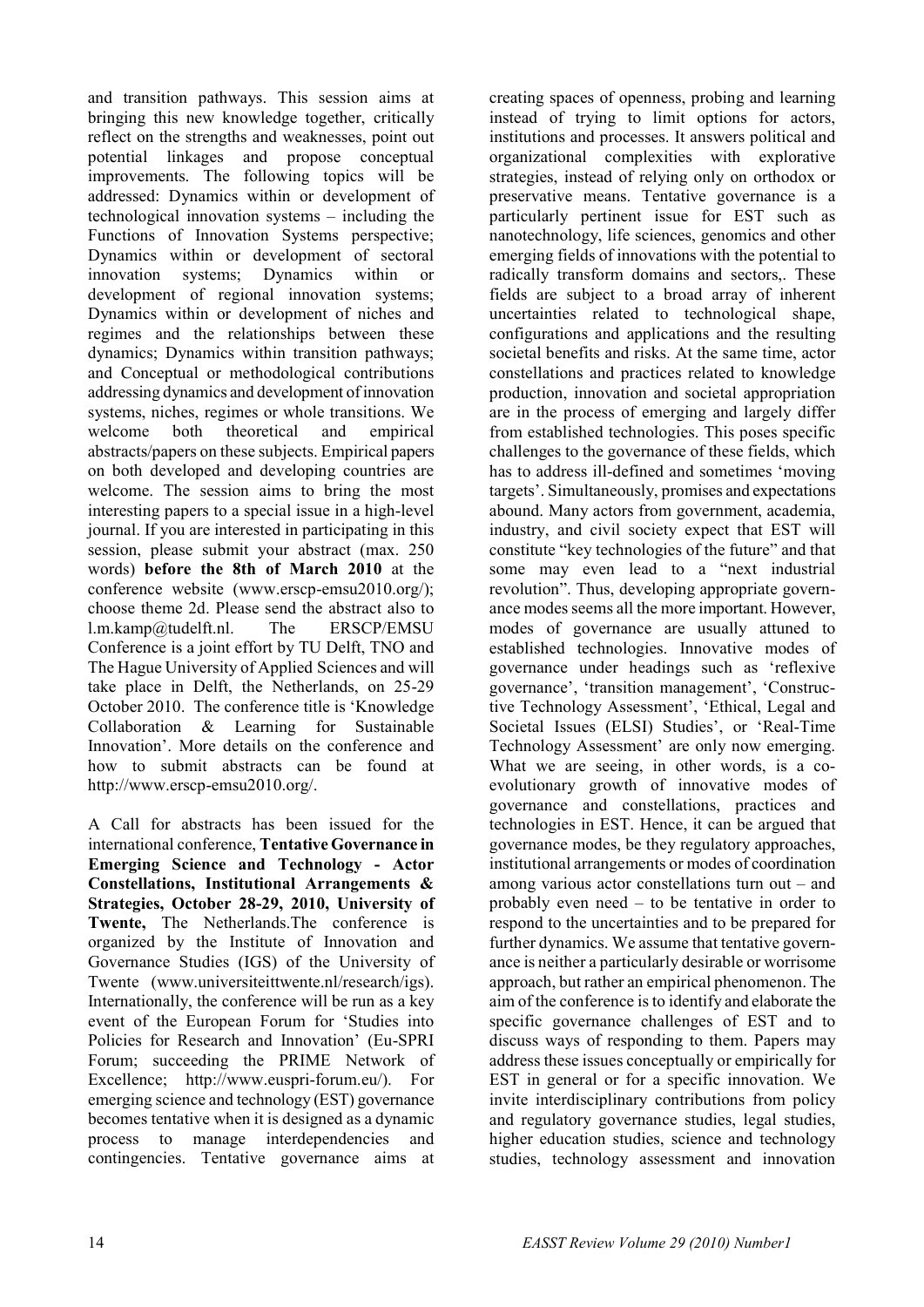studies. Please submit all proposals at www.igs.utwente.nl/international\_conference\_tenta/ **by 16 March 2010**.

**Thinking With Insects: Entomological Reflections on History, Medicine and Politics**, the workshop, is to be held at the **London School of Hygiene and Tropical Medicine**, Anthropologies of African Biosciences Group, **20-22 May 2010**. Attendance is free. Knowledge about insects has informed models and manipulations of human societies, from apiary inspired labour reform in Victorian Britain to large- scale resettlement schemes for controlling sleeping sickness in colonial Africa. Religious, cultural, economic and political authority has been framed by knowledge of bugs; analysis of their behaviours has challenged our concepts of sociability, intentionality and language. Investigations of their habitats have informed how we construct, cultivate and manage public space. Insects are not only embedded in ecosystems but in cultural understandings; folklore, fiction and media constitute the insect as pest, pollinator or pestilence. In many ways, entomology is a political science par excellence; insect knowledge is enmeshed with the problems of governance, population welfare and ecological stewardship. Insect interventions – vector control, pest eradication, specimen collection and colony cultivation – register the evolving relationship between science, society, and technology. Politics and the Superorganism: What can the collective dimensions of insect existence tell us about our conceptions of political order? The Places of Entomology: How might investigations of insect activity nuance our understanding of concepts such as landscape, territory or nation? The People of Entomology: Who are the bug-men and women? What do these insect engagements tell us about the social relations of science, the culture of scientific expertise and the conceptualization of public participation in science? Insect Interventions: What are the implications – in terms of social and technological complexity, expertise and mobility – of choosing to focus on insect vectors in public health campaigns? This workshop will bring together scholars doing innovative work on the intersections of insect and human worlds. Combining historical, anthropological and sociological insights with the experiences of entomologists, we will explore the political dimensions of insect-knowledge, probing the question, "how can we think with bugs?" Please register with Linda Amarfio: Linda.Amarfio@lshtm.ac.uk. See also

http://aab.lshtm.ac.uk/.

**The Stimulated Body and the Arts: The Nervous System and Nervousness in the History of Aesthetics**, the International Interdisciplinary Conference, is to be held on **17-18 February 2011 at Hatfield College, Durham University**, UK. This conference will discuss the history of the relationship between aesthetics and medical understandings of the body. Today's vogue for neurological accounts of artistic emotions has a long pedigree. Since G.S. Rousseau's pioneering work underlined the importance of models of the nervous system in eighteenth-century aesthetics, the examination of physiological explanations in aesthetics has become a highly productive field of interdisciplinary research. Drawing on this background, the conference aims to illuminate the influence that different medical models of physiology and the nervous system have had on theories of aesthetic experience. How have aesthetic concepts (for instance imagination or genius) been grounded medically? What effect did the shift from animal spirits to modern neurophysiology have on aesthetics? The medical effects of culture were not always regarded as positive. The second focus of the conference will be the supposed ability of excessive reading, music and so on to 'over-stimulate' nerves and cause nervousness, mental and physical illness, homosexuality and even death. It will consider questions regarding the effects of various theories of neuropathology and psychopathology on the concept of pathological culture. What kinds of culture could lead to such over-stimulation? How was this medical critique of culture related to moral objections and changes in gender relations, politics and society? How was it linked to medical concern about lack of attention and willpower? This interdisciplinary conference brings together scholars working in a wide range of fields, including not only the history of medicine but also in subjects such as art history, languages and musicology. Abstracts for 20-minute papers (maximum 250 words) should be submitted electronically to the organisers **by 31 July 2010** at the following address: James.kennaway@durham.ac.uk. See also www.dur.ac.uk/chmd/.

**Technoscientific and Social Dynamics of Health and Healthcare**, Organized by ESA's Research Network 24 Sociology of Science and Technology Network (SSTNET) and the Helsinki Institute of Science and Technology Studies (HIST), is to be held **on 8-9 October 2010 at the Department of Sociology, University of Helsinki**. Health and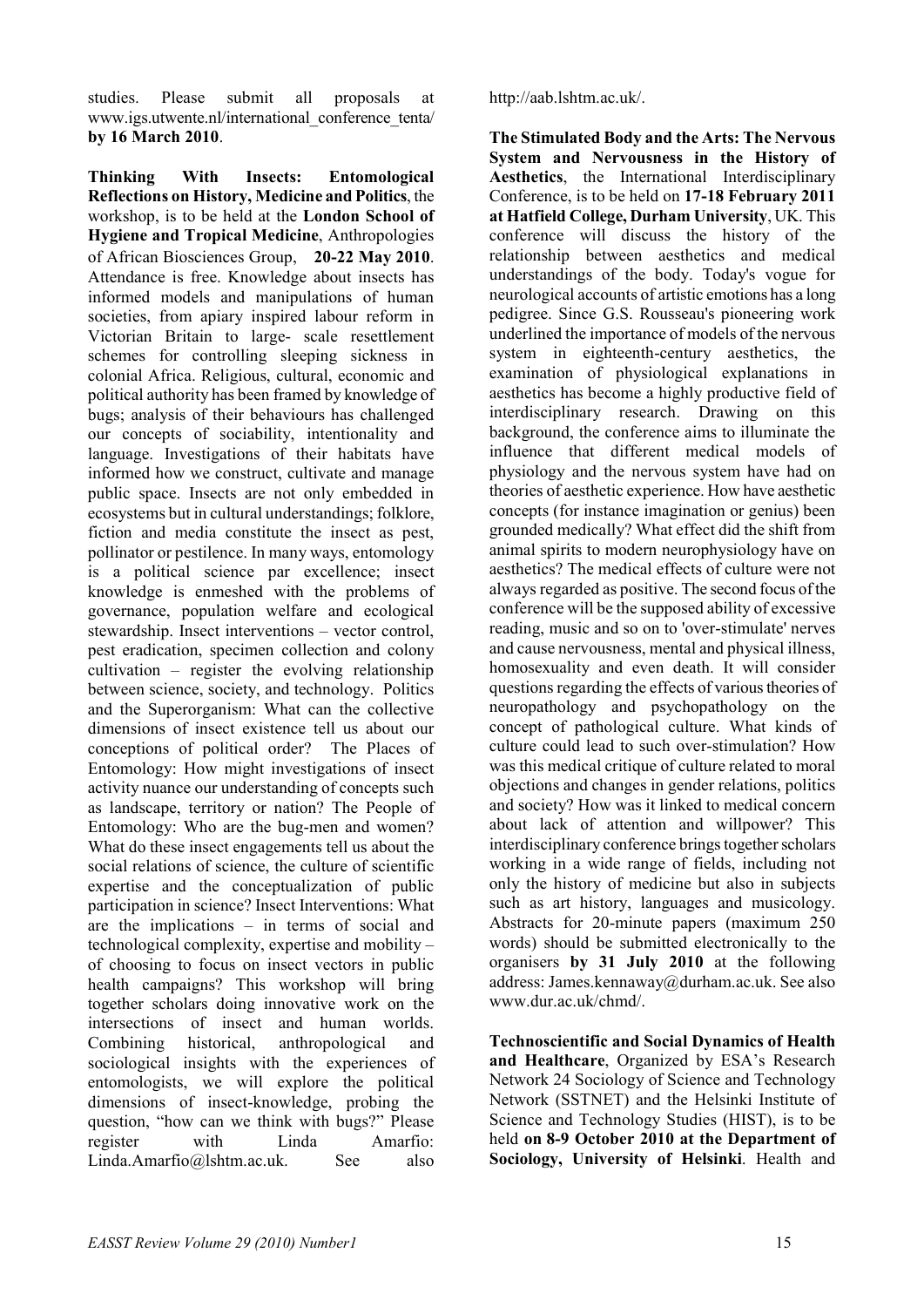healthcare have been an important research topic within sociology and the science and technology studies (STS), as well as the medical sociology community for a long time. Since the 1980s there has been increasing pressure within the health and healthcare sector to adapt under political, economic and social pressures to re-orient the public sector in ways that have been seen to increase its competitiveness and cost-efficiency. Neoliberalism and new public management, for example, represent trends within the healthcare sector that appear to be here to stay, in that they have re-oriented the public sector towards private markets, thus making it more competitive. At the same time citizens and patients are demanding more and more of the very same sector which is placed under these constraining pressures. More recently, however, there have been calls to critically re-asses the 'market turn' in public services and to re-establish a stronger and more robust public sector (see for example Moore, 1995 on Public Value Theory). Embedded in these mundane social, political and economic practices, science and technology shapes and is being shaped by society. Such mutual shaping results in continuities and discontinuities in human history. The goal of this workshop is to explore the role that science and technology plays in this transformative relationship in contemporary society where new patterns and dynamics within health and healthcare emerge. New technologies, therapies, medicines and practices within the health and healthcare sector are seen to provide the basis for lowering costs and improving services. And yet, new technological artifacts, allowing for important steps forward both in medical research and healthcare are also very expensive (ex. TACS, MRI etc.) and one of the explanations for increasing costs in health care. Research is expected to provide an ever increasing flow of solutions to an ageing European population and health care markets are thought to provide answers to the demands of consumers. This trajectory of thinking has been critically assessed within the STS community (Mol, 2008). Within this context we are particularly interested in theoretical and empirical analyses that examine the changing terrain within the healthcare sector as it relates to research, healthcare practices, as well as professionals and patients. For further information, contact Aaro Tupasela, aaro.tupasela@helsinki.fi.

**Politics of Design**, the International Workshop, is to be held on **24-25 June 2010, in Manchester**, UK. See www.sed.manchester.ac.uk/research/marc/. In the last decade numerous STS trained scholars engaged in a venture of unpacking design practices.

Yet, to study the practical course of design means to be simultaneously involved in the subject of politics and in the particular sort of politics that is centred on objects (Latour & Weibel, Making Things Public). Recent studies in political philosophy and STS have argued that politics is not limited anymore to citizens, elections, votes, petitions, ideologies and particular institutionalised conflicts (DeVries, What is Political in Sub-politics?), and have reformulated the question of politics into one of cosmopolitics (Stengers, Cosmopolitics; Latour, Politics of Nature) and ontological politics

(Mol, Actor Network Theory and After). The "political" is not defined as a way of codifying particular forms of contestation but as opening up new sites and objects of contestation (Barry, Political Machines). Looking to assess the multifarious ways design can be "political" and the various sites of politics of design, this workshop will explore a range of questions pertaining to theory and methodology: To what kind of politics can we get access when we strive to unravel design not through ideology but through the work of designers, their rich repertoire of actions, their controversies, concerns, puzzles, risk-taking, and imagination? And likewise, what kinds of politics are embedded in the objects of design, with their multiple meanings of materiality, pliability, and obduracy? How does design's potential to bring an ever-greater number of non-humans into politics contribute to the re-composition of the common world, the cosmos in which everyone lives? What are the politics of the relations invoked by design practices? Is design "political" because it brings together land and NGOs, gravity laws and fashions, preservationists and zoning regulations, architectural languages and concerned communities, dives and stakeholders, land registers and modernists, and if so, how? What are the multiple design sites where political action might be seeping through? How is politics carried out today in sites often unrelated to the traditional loci of political action: in building development companies, planning commissions, building renovation sites, urban spaces, local communities, architectural offices, public presentations of designers? And what can we learn from the different, even unexpected forms of concernedness that we may come across in such contexts? How and under which conditions does design become one of the means through which politics is being carried out? How does design turn the "public" into a problem - and thus engage and mobilise it - triggering disagreements and generating issues of public concern? How do designers and planners make their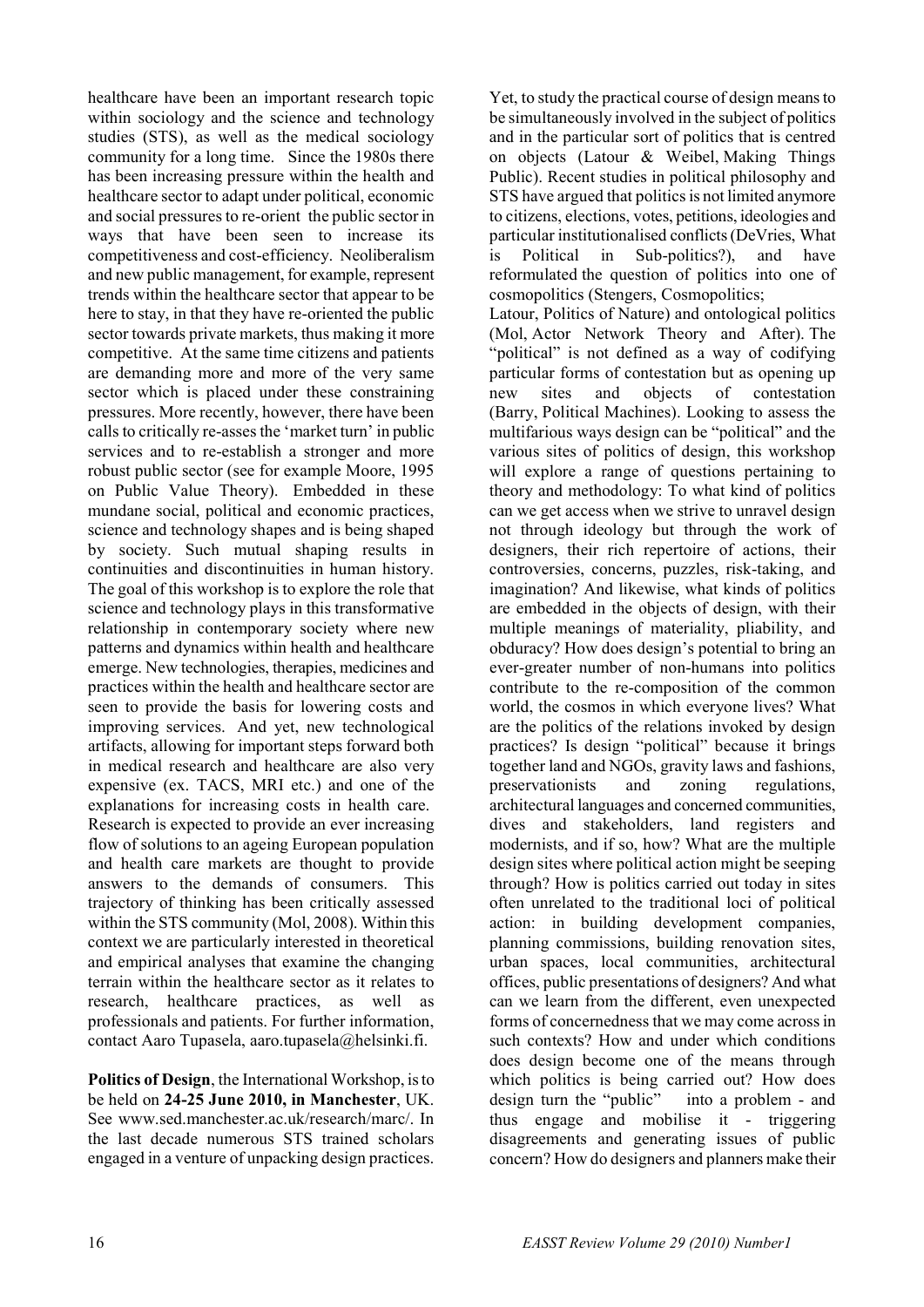activities accountable to citizens? If the "political" is considered a moment in the complex trajectory of design projects, processes and objects, what are the methods we use to account for them? How can we map, track, trace and document ethnographically and historically these moments of becoming political? The workshop is expected to attract a diverse group of scholars from the fields of STS, architecture, geography, political economy, environmental psychology and planning, design studies, sociology, cultural studies and political sciences.

The next conference of AAHPSSS (the **Australasian Association for the History, Philosophy, and Social Studies of Science**) will take place at the **University of Sydney**, in the Unit for History and Philosophy of Science (New Law School building), on **July 9-11, 2010**. Information about accommodation and registration is on the AAHPSSS website at www.usyd.edu.au/aahpsss/ AAHPSSS2010-conference.html

**Language as a Scientific Tool: Managing Language as a Variable of Practice and Presentation** is the title of the conference at the **Austrian Academy of Sciences, Vienna, 29-30 November 2010**. Abstract deadline will have passed, but readers may be interested in attending..

**Sentient creatures: Transforming biopolitics and life matters** is the conference hosted by the **University of Oslo, 15-17 September 2010**. The concepts of biopower and biopolitcs, so eloquently and significantly laid out by Michel Foucault, are quite possibly insufficient to our understanding of past and contemporary living. Just think about zoonoses including the 'swine flu' pandemic, and the ways in which the production of facts about the human body have been and continue to be built upon the observation and manipulation of animals. These and similar examples suggest that two correctives or re-emphases are required. First, studies of life and the living alert us to the fact that biopolitics is not only about humans, in the form of the human individual, or in the form of the human population, it is rather about an assemblage of matters of life. Second, there is neither a self evident or totalising human power over life, nor an unproblematic politics of life. The relation between life and politics needs both theoretical and empirical specificity. To expand slightly on each of these: First, even a narrow focus on the life of living humans immediately takes in nonhumans and other than human lives. Securing life and making life live

is always more than human. Indeed, humans are and always have been conditioned upon nonhumans: as in laboratory medicine, in our ways of producing and taking life - for food, and as crucial entities in debates about who 'we' think 'we' are. Animals are objects, but also subjects, symbols and signs. Second, if lives are practised in many places and with many others, then how do we start to understand the lives that are being and have been made? Past work has tended to underline various practices of control and technologies of knowledge and surveillance. Perhaps rather than an overarching framework we need narratives and ethnographies of the living, taking in the multi-sited, multi-logic and multiple ways in which lives are and have been assembled, disassembled, practised and possibly policed and politicised. Instead of asking only how is and has control and knowledge been extended over life, we should also look at the imperfect living practices which often defy orders, escape detection, fail to produce or only loosely hang together. An aim of this conference is to bring historically oriented narratives and approaches together with contemporary studies, hence to bring 'the archive' into an exchange with, for instance, ethnographic ways of working. It is to link the ways in which we narrate the past now, with ways of approaching and re-presenting the present. Thus our questions will not only evolve around 'what´s going on', 'what are these transformations', but also the question of method; how to do the work empirically as well as theoretically. The conference will take place at the Thorbjørnrud hotel outside Oslo. The event is a joint venture with CULTRANS, www.cultrans.uio.no, and the projects Newcomers to the farm', 'Animals as objects and animals as signs,' 'standardization and visualization of animals,' 'Nature and Science in Politics and Everyday Practices' and the Research network 'DRUGS'. If you want to take part in the conference: Send an abstract of about 400 words to beate.trandem@ilos.uio.no presenting your research interest and the paper you want to present at the conference. **Deadline: March 15 2010**. Deadline for a short version of the paper will be May 15. There will be a conference fee covering hotel and food expenses.

The **7th Pan-European SGIR Conference**, with the section "Constructing the Knowledge Society: A Global Challenge," will take place in **Stockholm** on **9-11 September 2010**. The importance of various forms of knowledge for socio-economic development is a key element of the contemporary discourse in politics, economics and social sciences.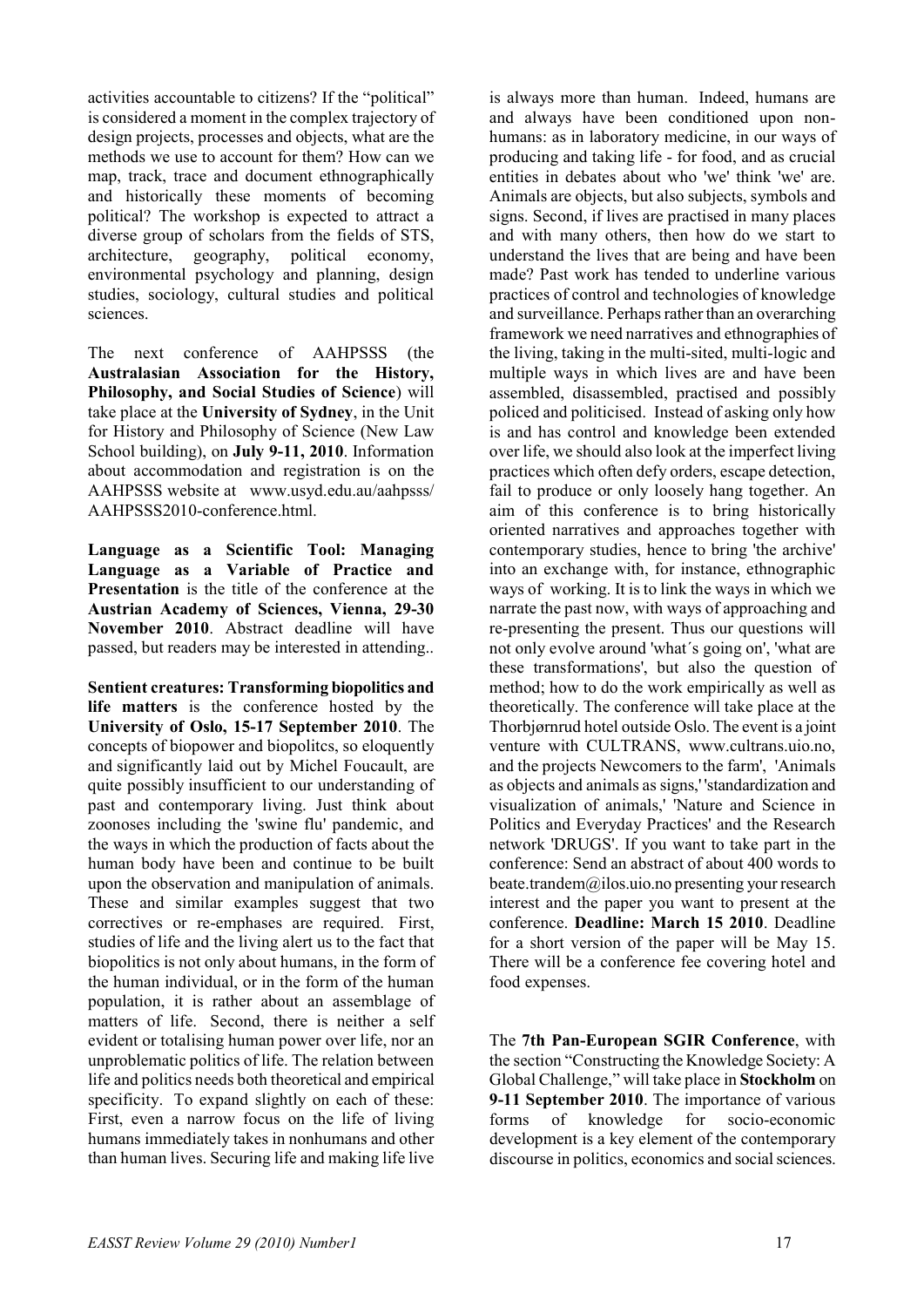From a historical perspective, breakthroughs in development of the economy, culture and society have always been connected to the generation and application of new knowledge. But in the second half of the 20th century science, information processing and highly qualified human resources acquired such enormous significance that modern society has been increasingly described as a "knowledge society". This section aims at discussing a variety of challenging questions related to the role of knowledge in the contemporary globalised world and its potential to help overcome the global crisis. Papers in this section might address questions such as: When, how and what kinds of knowledge can become an economic product? How does technological change affect regional development? How are innovation and regional competitiveness connected? What are causes and consequences of regional disparities in educational levels? Why some regions innovate and others do not? How do political leaders and media gatekeepers influence the production and diffusion of information? How is science represented, perceived, understood and criticized in the society? How do cultural memories persist or change over time? How are supranational, national and regional identities constructed? How does international transfer of knowledge contribute to development of sender and recipient countries and regions? What is the role of migration streams for the circulation of knowledge? See www.gesellschaftswissenschaften. uni-frankfurt.de/index.pl/sgir2010/submit\_paper, or email Demyan Belyaev, demyan.belyaev@urz.uniheidelberg.de.

The **VIII Latin American Meeting of Social Studies of Science and Technology**, on Science and Technology for Social Inclusion in Latin America, takes place on **July 20–23, 2010 in Buenos Aires**. See www.esocite2010.escyt.org. Fifteen years after the first Latin American Meeting of Social Studies of Science and Technology, Buenos Aires will be host again the host for the 2010 ESOCITE Meeting. The growing attendance and the development of new institutions noticed throughout the past meetings, highlights the rising consolidation of the field of Social Studies of Science and Technology within the Latin American countries. Nowadays, the VIII ESOCITE Meeting faces two important challenges: to further strengthen the field of Social Studies of Science and Technology in Latin America and to argue for a public discussion about the role of scientific and technological knowledge in the region, its uses in societies which requires the mobilization of S&T in

order to find solutions for long-standing and important problems such as that of democratization, inequality, development and social cohesion, among others. Indeed, throughout the last decades, citizens, governments and researchers in Latin America have done vast efforts to develop institutions and projects to produce both: useful knowledge for its societies and relevant findings for the international scene. However, social inequalities at most of these countries have barely diminished until today. In broad terms, the employment of scientific and technological knowledge in order to mitigate this situation has been only marginal. In this sense, the motto for the VIII ESOCITE Meeting: "Science and Technology for Social Inclusion" means the chance to boost the debate about the ways in which science and technology can (or should) contribute to improve the social cohesion and to reduce the social gap in Latin American countries.

The **Annual Conference of the Danish Association for STS** - DASTS, on innovation and learning in science, technology and society, is to take place on **10-11 June at the Danish School of Education, University of Aarhus**. For more information: www.dpu.dk/dassts2010.

**Critical perspectives on security**, the conference at the **University of Maastricht on 27-28 May 2010**. The conference will be organized around four major themes, of which the fourth builds upon the other three: Security-related concepts, such as risk, vulnerability, safety and uncertainty: How are these concepts defined and theorized? How is the notion of security understood in different disciplines? To what social ends? How are issues related to security empirically studied? What questions are asked? What are the drivers and effects of "securitization"? What methods are followed in each discipline to empirically study security? How can different empirical evidences be comparatively brought together? Comparative perspectives: What do studies on security in the global south and north have in common? What have they mutually to learn from each other? Similarly, how can interdisciplinary cross-fertilisation on security bring out newer insights? In what way, for instance, could studies on technological risks be useful for finding newer ways of approaching migration and developmentalism? Ways to rethink security: What commonalities and differences exist across disciplines and across geo-political regions? In what way can comprehensively critical perspectives on security be developed? What aspects of security have not been yet studied and why? Which aspects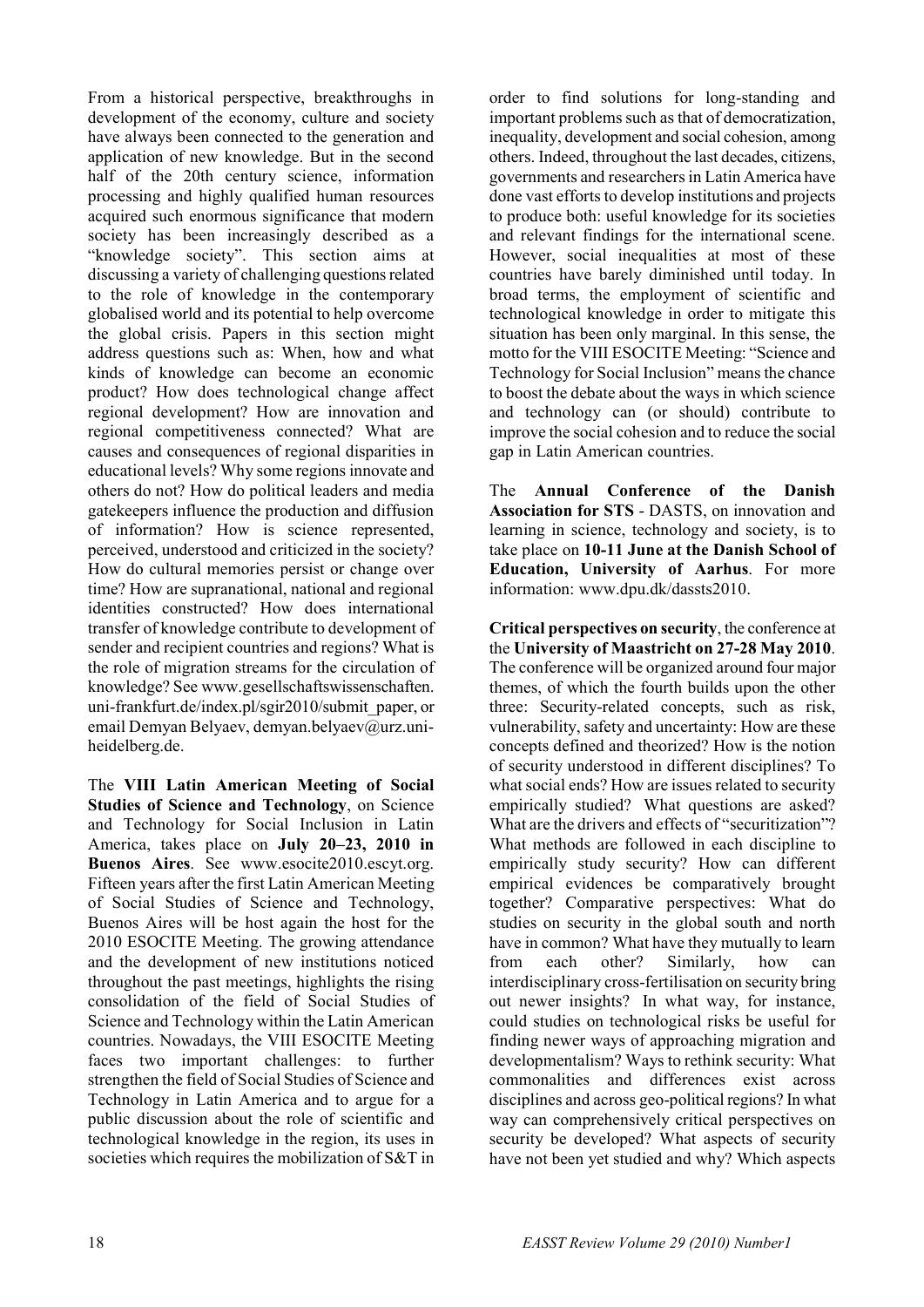need newer understandings? across the disciplinary boundaries. Abstract deadline will have passed, but readers may be interested in attending.

The **European Academic Heritage Network UNIVERSEUM** would like to announce its **11th annual meeting**, to be held at the **University of Uppsala, Sweden, 17-20 June 2010.** UNIVERSEUM invites submissions of papers devoted to academic heritage in its broadest sense, tangible and intangible, namely the preservation, study, access and promotion of university collections, museums, archives, libraries, and buildings of historical and scientific significance. Graduate students are especially encouraged to attend. The main theme of the conference is University Heritage: Present and Future, however papers on other topics are welcomed too. Academic heritage institutions traditional roles are collecting. preservation, research and teaching. Increasingly, they are expected to develop public programs and exhibitions as well as to assume a stronger role in marketing their university's identity. These roles can pose considerable challenges. How can we position ourselves within the growing constraints of generating external funding, creating new audiences and keeping our institutions identity? Presentations are limited to 20 minutes, including 5 minutes for discussion. Please send proposals of no more than 200 words (use the abstract template) to the email address below **before 15 March 2010**. Include a short biography highlighting main research interests (no more than 50 words). Email for proposals  $\&$ info: universeum@gustavianum.uu.se. More info, abstract template and preliminary programme: http://www.gustavianum.uu.se/universeum2010.

The **Society for the History of Technology** will hold its **annual meeting** in **Tacoma, Washington from September 30 to October 3, 2010**. The Program Committee invites paper and panel proposals on any topic in the history of technology, broadly defined. Sessions dealing with non-Western technologies are particularly welcome. Of special interest for 2010 are proposals that engage in themes that resonate with the concerns of the specific locale. These include: Consumption: In the popular imagination, the Tacoma-Seattle area is associated with several important corporate entities (Boeing, Microsoft, Nintendo, Starbucks, etc.) whose goods and services are deeply embedded in global consumer culture. At a moment in time when consumption, sometimes excessive, sometimes globalized, sometimes exploitative, is of great concern to both the public and policy-makers,

Tacoma is an appropriate place for historians to (re)consider technologies of consumption. We are especially interested in papers that see production and consumption as coterminous processes and which historicize consumption as part of broader processes in the history of technology. We define consumption very broadly to include the public's active engagement with technologies and technological systems, which may include environmental, communications, and obsolete technologies. The Program Committee encourages sessions dealing with topics appropriate to the meeting location, such as aerospace and maritime history, labor history, forest products, information technology, and themes relevant to the Pacific world. We also encourage historians of technology to reach out to scholars in aligned and/or related fields when constructing research proposals as one way to create a more interdisciplinary environment. Finally, we invite papers and panel proposals that emphasize the longue durée, particularly those that problematize demarcations such as modern/premodern, colonial/postcolonial, and preindustrial/industrial. As always, sessions dealing with pre-modern, Medieval, and ancient topics are especially welcome. The Program Committee's highest priority in evaluating paper and panel proposals is scholarly excellence. The Committee welcomes proposals for individual papers or sessions, as well as works-in-progress from researchers of all stripes (including graduate students, chaired professors, and independent scholars). It welcomes proposals from those new to SHOT, regardless of discipline. Multinational, international, and cross-institutional sessions are also desirable. We especially encourage proposals from non-Western scholars. For the 2010 meeting the Program Committee continues to encourage unconventional sessions; that is, session formats that vary in useful ways from the typical three/four papers with comment. These might include roundtable sessions, workshop-style sessions with papers that are pre-circulated electronically, or "author meets critics" sessions. We also welcome poster proposals for presentation in poster sessions. Please note that in general we discourage panels with more than three papers. The **deadline for proposals is 31 March 2010**. Please submit your proposals to shot.tacoma2010@gmail.com. Proposals for individual papers must include: 1. a one-page abstract (maximum 600 words); and 2. a one-page curriculum vitae, including current postal and e-mail addresses. Proposals for complete sessions must include: 1. a description of the session that explains how individual papers contribute to an overall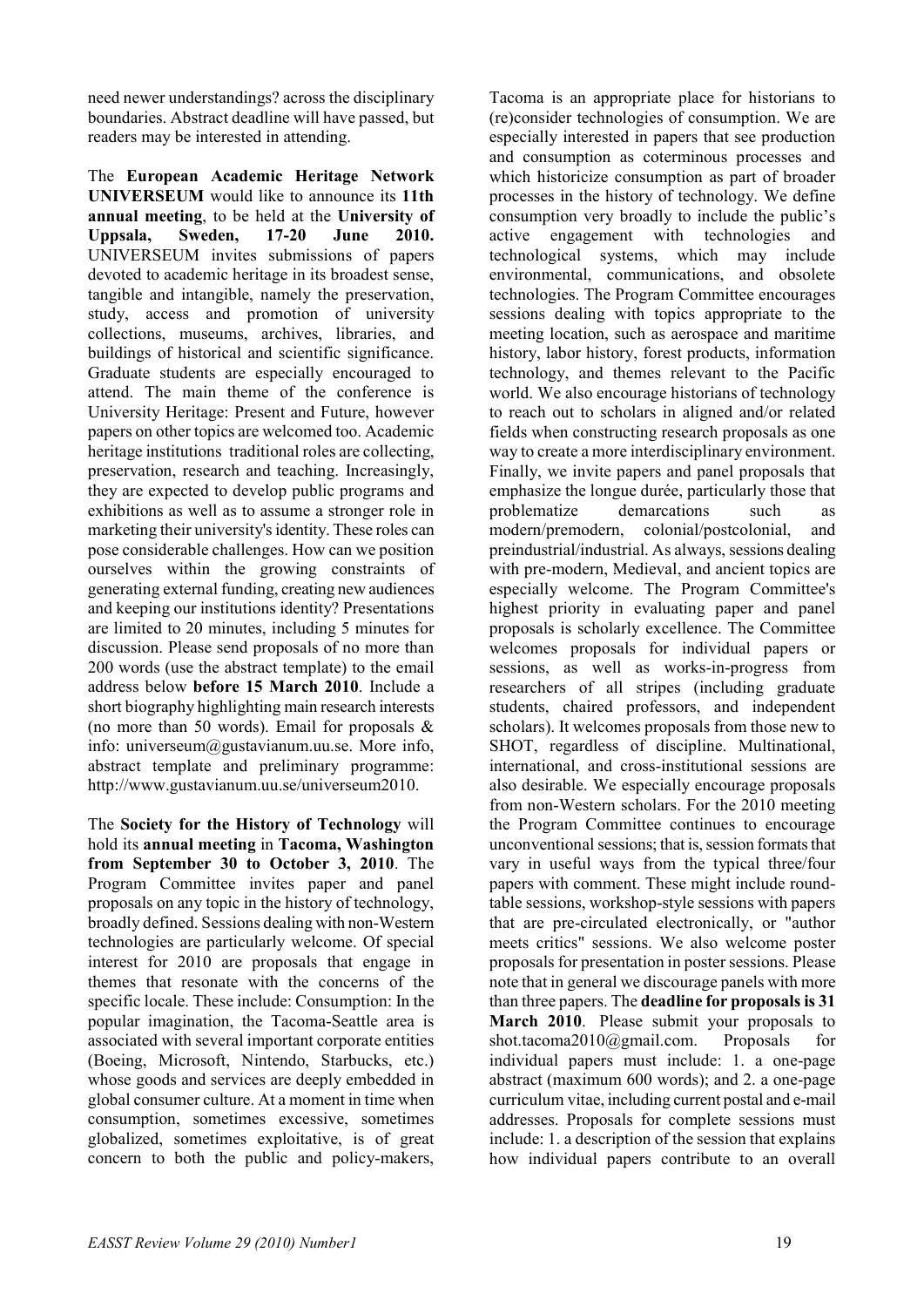theme. 2. the names and paper titles of the presenters. 3. for each presenter, a one-page summary (maximum 600 words) of the paper's topic, argument(s), and evidence used. 4. for the commentator, chair, and each presenter: one-page c.v., with postal and e-mail addresses. For more information about the Society for the History of Technology and our annual meeting, see www.historyoftechnology.org/ or contact SHOT Secretary Bernie Carlson at shotsecy@virginia.edu. A Call For Papers: **Special Issue of Minds and Machines on The Construction of Personal Identities Online** has been issued by Guest Editors Luciano Floridi and Dave Ward. **Closing date for submissions: 15 December 2010**. Information and communication technologies (ICTs) are building a new habitat (infosphere) in which future generations will spend an increasing amount of time. So, how individuals construct, shape and maintain their personal identities online (PIOs) is a problem of growing and pressing importance. Today, PIOs can be created and developed, as an ongoing work-inprogress, to provide experiential enrichment, expand, improve or even help to repair relationships with others and with the world, or enable imaginative projections (the "being in someone else's shoes" experience), thus fostering tolerance. However, PIOs can also be mis-constructed, stolen, "abused", or lead to psychologically or morally unhealthy lives, causing a loss of engagement with the actual world and real people. The construction of PIOs affects how individuals understand themselves and the groups, societies and cultures to

which they belong, both online and offline. PIOs increasingly contribute to individuals' self-esteem, influence their life-styles, and affect their values, moral behaviours, and ethical expectations. It is a phenomenon with enormous practical implications, and yet, crucially, individuals as well as groups seem to lack a clear, conceptual understanding of who they are in the infosphere and what it means to be a responsible informational agent online. This special issue of Minds and Machines seeks to fill this important gap in our philosophical understanding. It will build on the current debate on PIO, and address questions such as: How does one go about constructing, developing and preserving a PIO? Who am I online? How do I, as well as other people, define and re-identify myself online? What is it like to be that particular me (instead of you, or another me with a different PIO), in a virtual environment? Should one care about what happens to one's own PIO and how one (with his/her PIO) is perceived to behave online? How do PIs online and offline feedback on each other? Papers comparing and evaluating standard approaches to PI in order to analyse how far they may be extended to explain PIO are also very welcome. Submissions will be double-blind refereed for academic rigor, originality and relevance to the theme. Please submit articles of no more than 10,000 words to D.Ward2@herts.ac.uk in .doc or .pdf format.

# Opportunities available

**Two Junior Research Fellowships** are offered at the **Science Museum, London**, with a bursary of GBP 1,000 a month. This is an exciting opportunity to carry out research on the unparalleled collections of the Science Museum, London. To mark the centenary of its founding as an independent museum in 1909, the Science Museum is offering two (2) junior research fellowships to enable postgraduate students explore the riches of its scientific, technological and medical collections and the Science Museum Library. The Science Museum has the largest and most significant collections relating to science, technology and medicine. With over 300,000 objects in its care, the Science Museum has particular strengths in the history of western science, technology and medicine since 1700. This collection is supported by the books, journals and archives which are available in the Science Museum Library. The Science Museum's research programme has the aim of promoting scholarly research which furthers our understanding of the development of science and technology. The museum is not constrained by disciplinary boundaries and welcomes applications from students from any appropriate subject areas. Applicants are at liberty to propose any theme which sheds light on the Science Museum's collections. The precise topic will be chosen by the Science Museum in order to make the best use of the Science Museum's collections while taking into account the successful candidate's educational background, interests and strengths. The bursary for this Junior Research Fellowship is £1,000 per month for up to three months and is intended to cover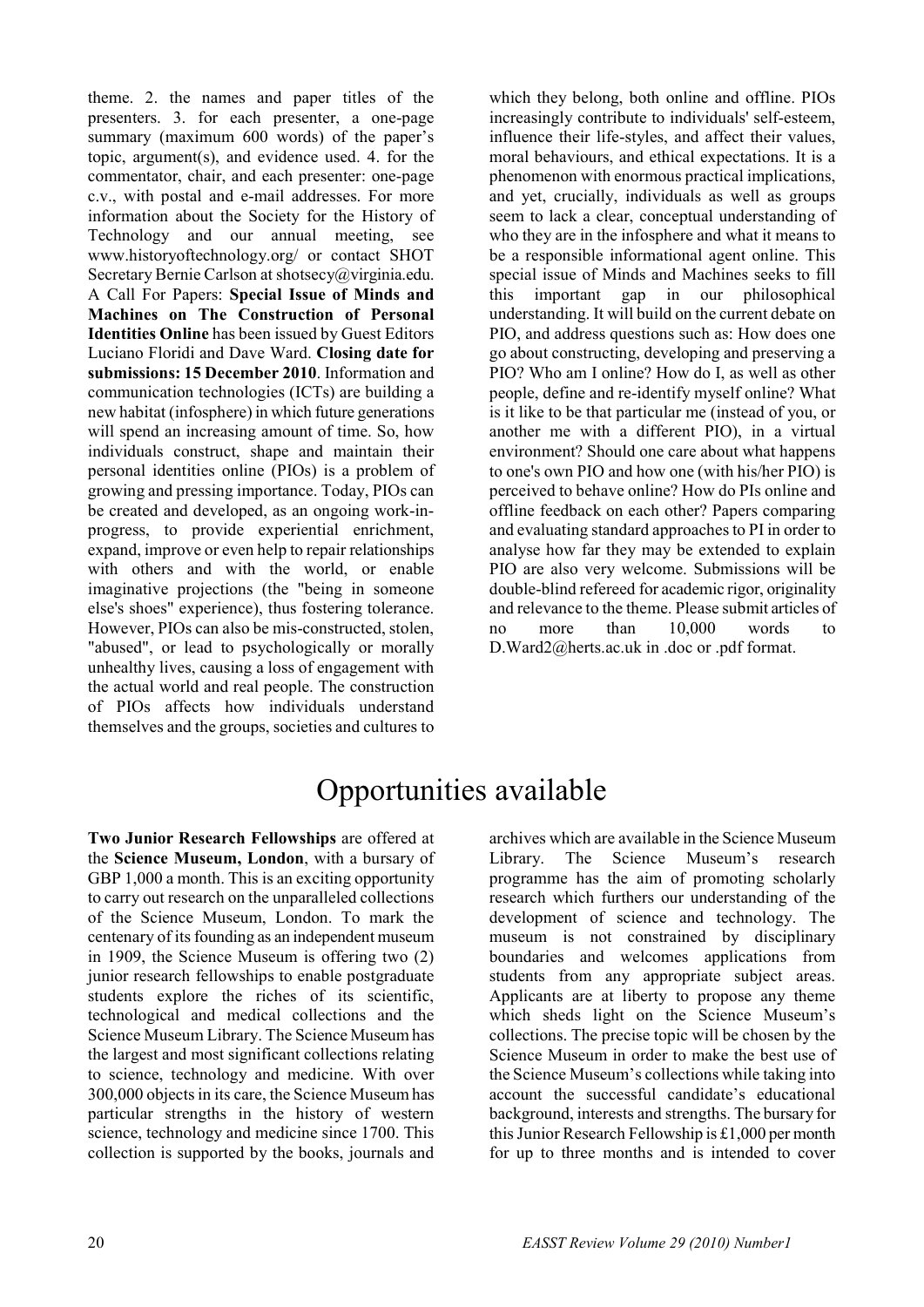travel to and from the museum and living expenses. There will be very limited funds available to cover exceptional research costs, agreed in advance. The exact timing of the fellowship will be by arrangement, but will take place between July 2010 and March 2011. Applicants should send their curriculum vitae, which should show the candidate's education, qualifications and any publications, with a covering letter, which should give a brief explanation of how this fellowship would advance your academic development and why you wish to carry out research on the Science Museum's collections, preferably by email. Please supply the names and addresses of two academic referees. Applicants should send a copy of their application to their chosen referees before submission, asking their referees to comment on their suitability for this Junior Research Fellowship. They should ask their referees to send their references in confidence directly to the address below – preferably by email – by Friday 19th March 2010. As there will not be a formal interview, applicants should ensure that they provide all the information needed to make a decision. The **deadline for applications is Friday 12th March 2010**. They should be sent to peter.morris@nmsi.ac.uk. If you have any queries (or need any additional information) please contact Peter Morris at peter.morris@nmsi.ac.uk. For further information,

www.sciencemuseum.org.uk/about\_us/about\_the\_m useum/research/sm\_research\_internships.aspx

**The Science Museum, London** also offers research opportunities including bursary support for **Visiting Researchers.** The 2010 application deadline will have passed by the time this issue reaches readers, but we mention the opportunity for future reference.

**Maastricht University (NL)** has a **vacancy for a researcher on an EU project (20 months)**. In October 2009, an EU project has started titled: **ENGENDER: Inventory of good practices in Europe for promoting gender equality in health**. The project is funded by DG Sanco, the directorate for Health and Consumer Issues of the EU and will last for two years. The project is coordinated by the Karolinska Institute in Stockholm Sweden, and consists of 9 associated partners, among which Maastricht University. There is a wider group of collaborating partners representing more countries, Public Health Institutes and NGOs over Europe. The project researcher will be the main responsible for compiling the database of those good practices upon which policy briefs will be based as final deliverables of the project. We are looking for a

candidate with good communication and networking skills, fluent in Dutch and English, with a sound understanding of gender and health issues and a background in (public) health research, health policy and management or anthropology/sociology with a specialization in gender & public health. The tasks will be conducted during the project's lifetime and an **appointment of about 20 months is foreseen starting March or April 2010** (fte's can be discussed).The researcher will be based at the Department of Health, Ethics & Society (HES) of the Faculty of Health, Medicine and Life Sciences of Maastricht University. Email your interest (including a CV) to Ineke Klinge, assoc. professor of Gender Medicine, i.klinge@hes.unimaas.nl.

**The Department of History and Philosophy of Science at the University of Cambridge** is seeking a **University Lecturer in Philosophy of Science**. We intend to appoint a University Lecturer in philosophy of science. Responsibilities include contributing to all aspects of undergraduate teaching and supervising graduate students, in addition to taking a prominent part in leading research in the field in the Department and taking on administrative responsibilities. Shortlisted candidates will be informed in late-March and will be invited to the Department to present seminar papers and for interview. The successful candidate will be expected to take up the position on or before 1 October 2010. Appointments will be for a probationary period of five years, with appointment to the retiring age thereafter, subject to satisfactory performance. See: www.hps.cam.ac.uk/jobs/lectureship.html.

**Warwick University** is seeking an **Assistant Professorship in Science, Politics and Society.** A new regular junior post has opened up in my department. Some people on this list may be interested in applying. I should say that while you will be working in a sociology department, you need not have a Ph.D. in sociology. Relevance to the research area of science, politics and society is essential, however. You should have completed a PhD or equivalent in a relevant discipline and have a demonstrable record of teaching and research within the field, broadly defined, of science, politics and society. An ability to teach quantitative methods and to work across disciplinary boundaries is also essential. You will carry out undergraduate and postgraduate teaching, research activities and administrative duties for the Department and contribute to the new Science, Politics and Society (SPS) strategic priority area. Here are the details: https://secure.admin.warwick.ac.uk/webjobs/jobs/ac ademic/job20446.html. The closing date/time for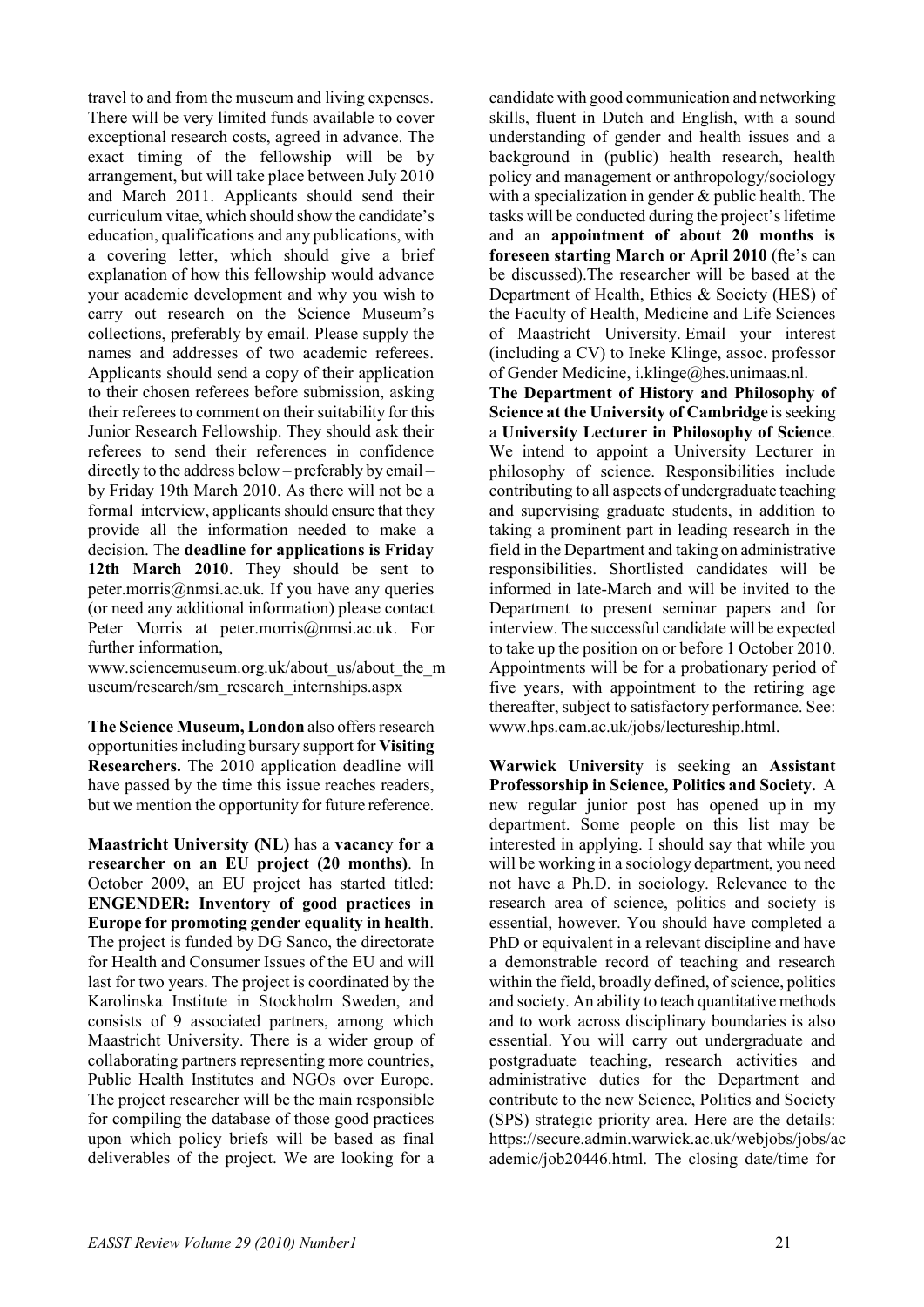applications is midnight (British time) at the end of **Friday 12 March 2010**.

**The University of Cambridge** has issued a call for applications for the **Two-Year Mellon Postdoctoral Fellowship, 2010-12, in Science, Medicine and Society in Africa**. The study of the role of science and medicine in contemporary Africa is a growing field. Undoubtedly some of the current attention to this subject has been produced by the HIV/AIDS epidemic, but the issues go beyond this to include fundamental questions about the definition and role of science in African societies, the history and role of African science professionals and scientific education, the ethics, popular perceptions and interpretations of medical and scientific research in African communities, and expectations of (and disappointments with) medical provision. This two-year postdoctoral fellowship will be held jointly at the Centre of African Studies and the Department of History and Philosophy of Science. The Fellow will be housed in the Centre and the post administered from there. He/she will report to the Director and Management Committee. The stated aims of the Mellon Postdoctoral scheme include the fostering of connections between different departments of the University and the encouragement of crossdisciplinary work and teaching. We are therefore looking for an imaginative and critical scholar, able to forge links between areas of study and keen to advance the growing field of the study of science, medicine and society in Africa. The successful candidate will have a PhD in the Social Sciences or Humanities. Likely fields include social anthropology, history, sociology, philosophy, psychology and cultural studies as they relate to the study of science and medicine in Africa. The Centre of African Studies is an interdisciplinary centre, first established in 1965. A lively group of scholars, drawn from the humanities, social sciences and natural sciences contributes to the Centre's active seminar and conference programme. In recent years the Centre has also strengthened collaborative links with African institutions. The Centre is currently entering a period of change and growth. 2010 sees the launch of a new interdisciplinary M Phil in African Studies, convened by Professor Megan Vaughan, with options taught by academics across the humanities and social sciences. A research cluster on the theme of Science, Medicine and Society in Africa is being built up and there is great potential in the Mellon Postdoctoral Fellowship for further embedding this theme in work in the Centre, linking it to the new M

Phil teaching programme and to the outstanding work already being carried out in the Department of History and Philosophy of Science. For further information about the Centre of African Studies and its activities see: www.african.cam.ac.uk/. Application information: Dorian Addison, da211@cam.ac.uk.

**The Rochester Institute of Technology (RIT)** seeks applicants for a **Visiting Assistant Professor in the Science, Technology, and Society/Public Policy (STS/PP) Department**. This position will start on August 23, 2010. The STS/PP Department offers a B.S. in Public Policy and a M.S. in Science, Technology, and Public Policy, as well as a wide range of minors (Environmental Studies, Science and Technology Studies, Public Policy, Science and Technology Policy, Historical Perspectives in Science and Technology) supporting RIT's general education program. More information about our program can be found at http://stspp.rit.edu. This opening is for a one-year visiting position. The area of specialization is open; however, preference will be given to candidates whose work reflects an integration of environmental studies; public policy; and science, technology, and society. We seek candidates with demonstrated potential to be excellent teachers and researchers, and with interest in working in a collaborative, interdisciplinary, intellectually stimulating environment. Candidates with backgrounds that integrate the science and engineering fields with the social sciences and humanities are encouraged to apply. The successful candidate will have an opportunity to teach at both the undergraduate and graduate level. Salary will be commensurate with qualifications and experience. Candidates should have or be close to completing a Ph.D. in an appropriate discipline. Candidates should apply online at https://mycareer.rit.edu. Search for IRC# 36537. Requested application material includes: a letter of application; a curriculum vitae; a statement of research and teaching interests; evidence of teaching effectiveness (if available); at least one sample publication; and the names, addresses, telephone numbers, and email addresses of three professional references. Questions about the position can be directed to: Dr. Franz A. Foltz, Chair, Search Committee, Department of STS/Public Policy, Rochester Institute of Technology, 92 Lomb Memorial Drive, Rochester, NY 14623-5604, (585) 475-5368, or franz.foltz@rit.edu. Applications must be submitted **by March 14, 2010**.

*Nature* has an opening for an **Op-Ed Editor**. As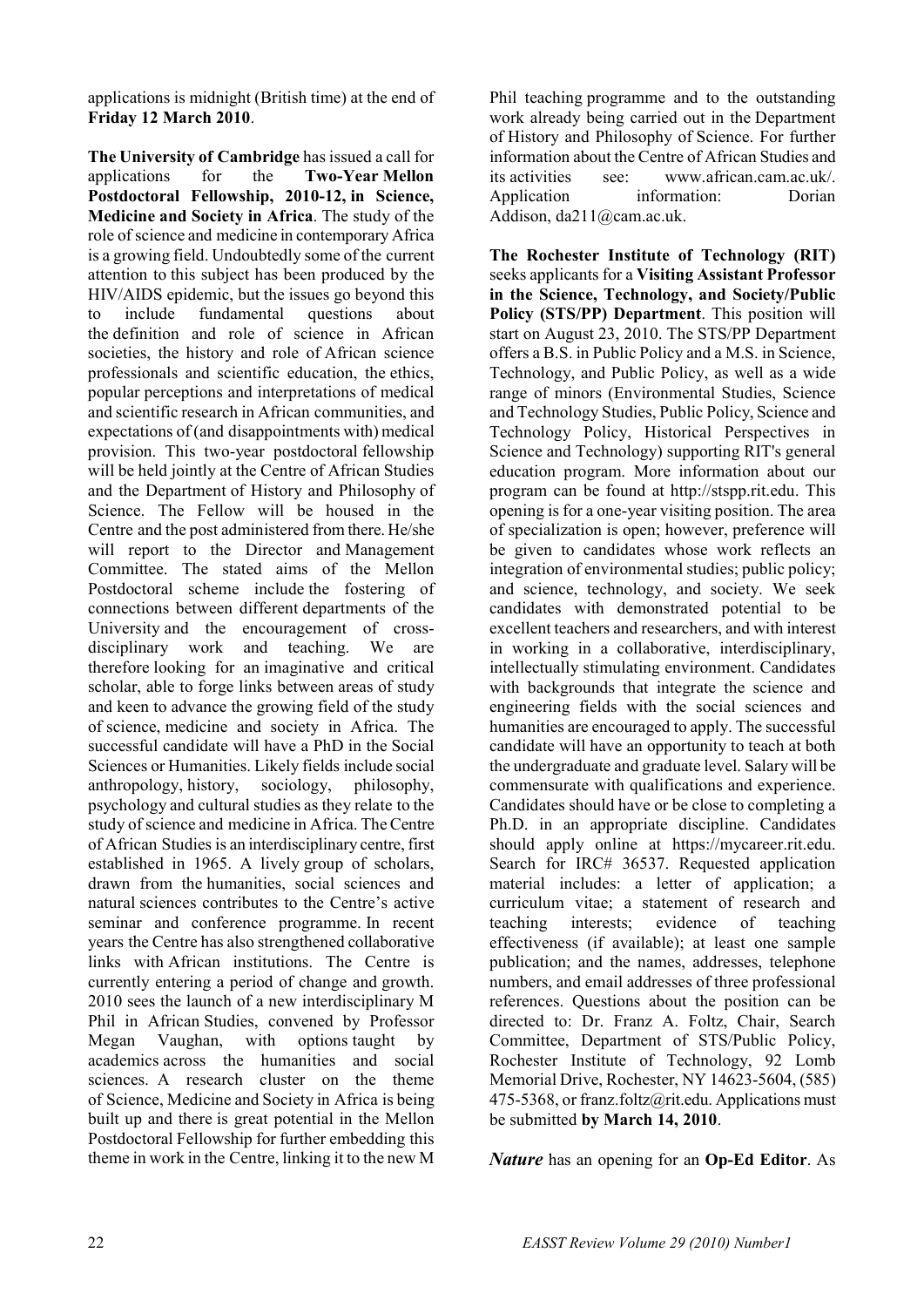part of its development, the international weekly science magazine *Nature* is introducing a new section in which will appear timely columns by authors from anywhere in the world, offering views about topics of the moment. The subject matter will encompass the world of scientific research and researchers, and associated societal and policy issues. This section, a critical aspect of the journal's development, will require a dedicated editor, and the role will occupy one half of his/her working week. The ideal candidate will have fast and highly creative skills in commissioning opinionated material; a global overview of science-related policy; and social issues and strong editorial skills. The other half of this editor's role will be to take joint responsibility, with the Editor-in-Chief of Nature, for the weekly commissioning and editing of Nature editorials, which are written and edited by the journal's editorial staff. The new post will be based in London or Washington, and will report to the Chief Magazine Editor, Tim Appenzeller. Applicants should supply a CV, examples of relevant work, and a statement of what impacts they think they would deliver in the role. Please write to londonrecruitment@macmillan.co.uk, with "Nature Op-Ed Editor" in the subject line, or check the NatureJobs listings for more details of how to apply. **Deadline: Monday 15 March 2010**.

A number of **PhD positions** are soon available at **The IT-University of Copenhagen** in a broad area of fields including: Science and Technology Studies, Computer Supported Cooperative Work, Health Care IT, Organizations and IT, Globalization and Technology, Mutual Shaping of Culture, Organizations, People, and Technologies, Through Practices of Design and Use. See the call here: www1.itu.dk/graphics/ITU-library/Intranet/ Personale/Stillingsopslag/VIP/Stillingsopslag%2020 10/PhD%20call\_spring%202010\_text.pdf. The general guidelines for applicants at the IT University of Copenhagen can be found here: www1.itu.dk/sw117103.asp. For more information about applications in the field of STS in the DOIT research group: find more information here: http://www1.itu.dk/sw49258.asp **The deadline for application is March 24.**

There is a vacancy for a **postdoc researcher** at the **Centre for Society and Genomics, Social Sciences Department, University of Wageningen (NL)**, on the topic of open source and common knowledge approaches in plant breeding research. As post-doc researcher you are expected to identify and "follow" the use of open source tools (markers) and genes in different institutional settings in India and the Netherlands; To study whether and how these open source and common approaches change and/or reduce the dichotomies between technologydesigners and technology-users and between private/public and common knowledge production systems; and To indicate how open source and common approaches create new opportunities for tailoring biotechnologies to location-specific needs of development. The objective of the research program - "Genomics and the production of commons: Open source as a method "to go beyond" public and private knowledge production" - is to investigate what types of commons are emerging through open source approaches and how do they evolve in time. The research will be focused on studying research networks using open source genomic information (molecular markers) for the development of agricultural food crops, questioning whether these varieties (can) remain commons; varieties possessed and developed in common. The research focus is on agro-food research networks in which Indian and Dutch research institutions participate in the development of new plant varieties for low-income farmers in dry-land areas of Andhra Pradesh, India. As post-doc researchers it is expected that you develop and apply a criticallybased, technographic research methodologytechnographic in the sense that it aims to map, analyze and deconstruct open source and commons plant breeding research activities; critical in the sense that it considers relations of power in plant breeding technologies and indicates opportunities for institutional rearrangements to strengthen the negotiating power position of stakeholders and resource-poor client groups. Candidates are asked to have a PhD in social sciences with special attention for social-political aspects of plant breeding; Thesis in science and technology studies and/or in critical social theory; Fluent in English; Capable to work in a team, composed of 4 PhD researchers, one postdoc researcher and two senior researchers focusing on analyzing on open source and commons knowledge approaches; and Proven writing capabilities. Contact Email bea.prijn@wur.nl. Application via www.academictransfer.com/ employer/WUR/vacancy/3275/lang/en/. **Deadline: March 5, 2010.**

**The Amsterdam School for Social Science Research** offers one **paid PhD position and two Postdoc positions** to work on the research project 'The Eating Body in Western Theory and Practice', financed with an ERC Advanced Grant, project leader prof. dr. Annemarie Mol. Starting date some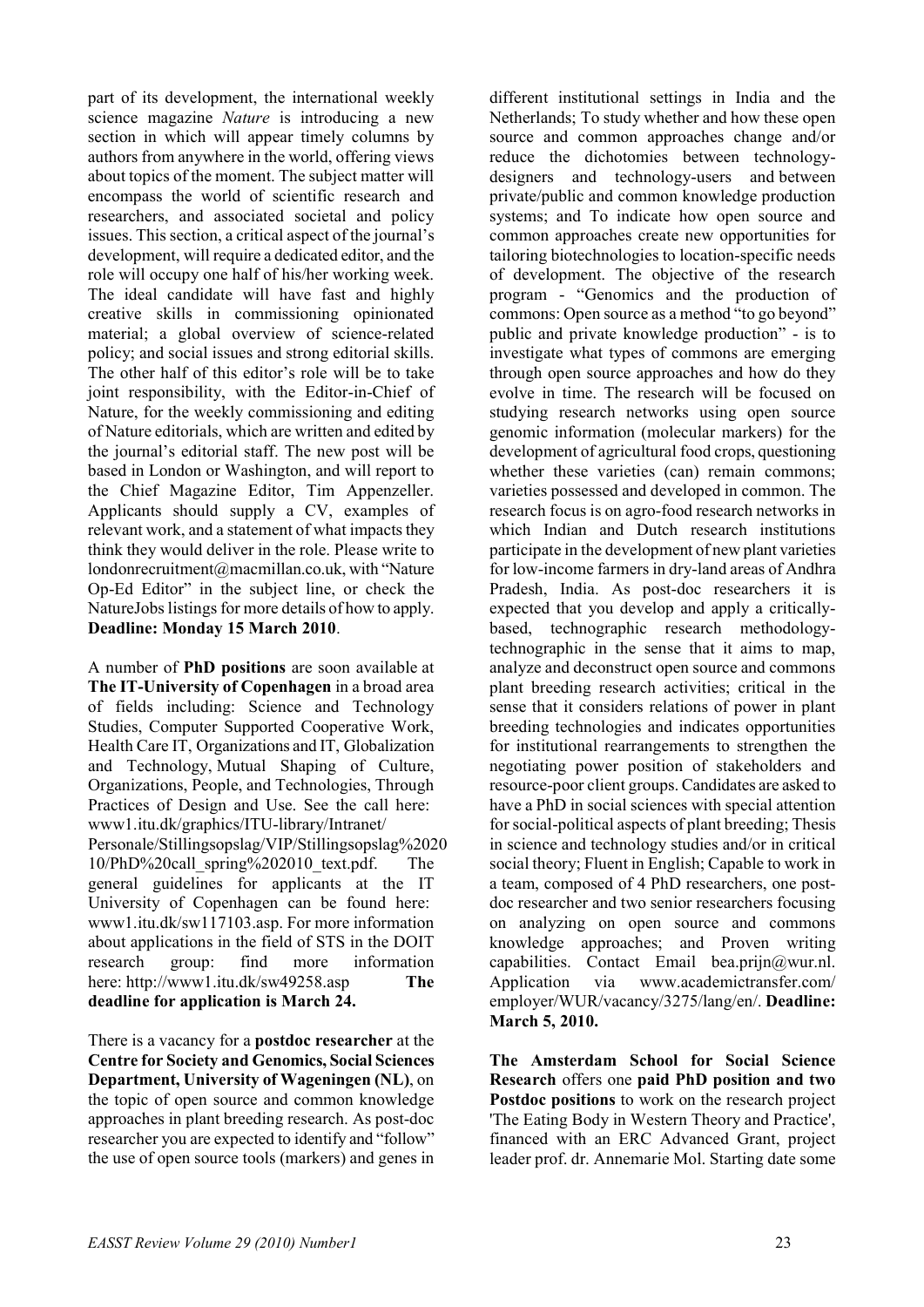time between April 1 and September 1, 2010. There are three sub-projects involved. (1) The eating body's health: limiting calorie intake versus maximising satisfaction; (2) The eating body and other eaters: on different ways of relating ndividual and collective; (3) The eating body and its environment: on absorbing food, excreting waste and different bodily boundaries. More information: www.assr.nl/vacancies/EatingBodies.html.

**Lund University** declares the following position open for application: **Postdoctoral research position (up to two years) in Innovation Studies**, full time, placed at Centre for Innovation, Research and Competence in the Learning Economy (CIRCLE). CIRCLE is an interdisciplinary research Centre of Excellence spanning several faculties at Lund University and Blekinge Institute of Technology. Since its creation in 2004 the Centre has established itself as the leading national centre for research on R&D, innovation, entrepreneurship and growth, and is, with more than 35 researchers, the largest of the five national research centres in this general area. Innovation Studies is an interdisciplinary research field including research on innovation systems, entrepreneurship, universityindustry relations, innovation processes in firms, research and innovation policy, knowledge creation and competence building, innovation, development and globalization, and geographical aspects on innovation. The announced position is for full time employment, and is limited to two years. The initial employment is limited to one year, but can be prolonged to two years. The tasks associated with this position are primarily research activities within the project "Organisational Change for Innovation and Institutional Entrepreneurship in Health-Care Systems [ICIS]". This is a collaborative project involving researchers in Sweden, Norway and Finland. The purpose of the project is to investigate organisational change underpinning the creation and modification of clinical practices in the health care system. Main research questions are: (1) how do institutions facilitate and/or hamper organisational innovation in the Nordic health-care systems?, and (2) how do key actors influence the course of events and aim to change institutional settings? Within this predefined problem area, the post doc will have autonomy to design, carry out and publish his/her own research. The postdoctoral position entails research at 75% of full time. For the rest of the time the holder may attract external funding for additional research, teach or pursue third task activities. Working language at CIRCLE is English, and all CIRCLE courses are taught in English. See

www.circle.lu.se/o.o.i.s?id=9727&news\_item=4454

**The Nicholas C. Mullins Award** is awarded each year by the Society for Social Studies of Science (4S) for an outstanding piece of scholarship by a graduate student in the field of Science and Technology Studies. The prize consists of a check for \$US 1,000 and a plaque. The competition is for graduate student papers in the field of science and technology studies, including unpublished papers, published articles, and dissertation chapters. Dissertation chapters should be adapted so as to make them "stand-alone." The work may not be older than two years at the time of submission. A graduate student can only make one submission a year. The intended readership for the papers is a general STS audience. All papers must be submitted in English. The paper should not exceed 10,000 words, including title, notes, and references. Papers longer than the limit will be disqualified. The **deadline for submission is May 15, 2010**. Papers submitted after this date will not be considered for this year's competition, and must be resubmitted the following year. Further details on the Mullins Award and other 4S Prizes can be found here: http://www.4sonline.org/prizes/mullins.

**The Institute of Electrical and Electronics Engineers (IEEE) Life Members' Prize in Electrical History**, supported by the IEEE Life Members' Fund and administered by the Society for the History of Technology (SHOT), is awarded annually to the best paper in the history of electrotechnologypower, electronics, telecommunications, and computer sciencepublished during the preceding year. Any article published in a learned periodical is eligible if it treats the art or engineering aspects of electrotechnology and its practitioners. The article must be written in English, although the journal or periodical in which it appears may be a foreign language publication. The prize consists of a cash award of \$500 and a certificate. To nominate an article, please send a copy (paper or electronic) of the article to each member of the prize committee. **Deadline for the 2009 prize is April 15, 2010**. For information, write to Andrew J. Butrica (chair), abutrica@earthlink.net.

**The Faculty of Social and Political Sciences of the University of Lausanne** has an opening for a **full time position of Full Professor or Assistant Professor** (tenure track) in **Social studies of sciences and technologies**. Applicants must possess a Ph.D. in social sciences or an equivalent title. The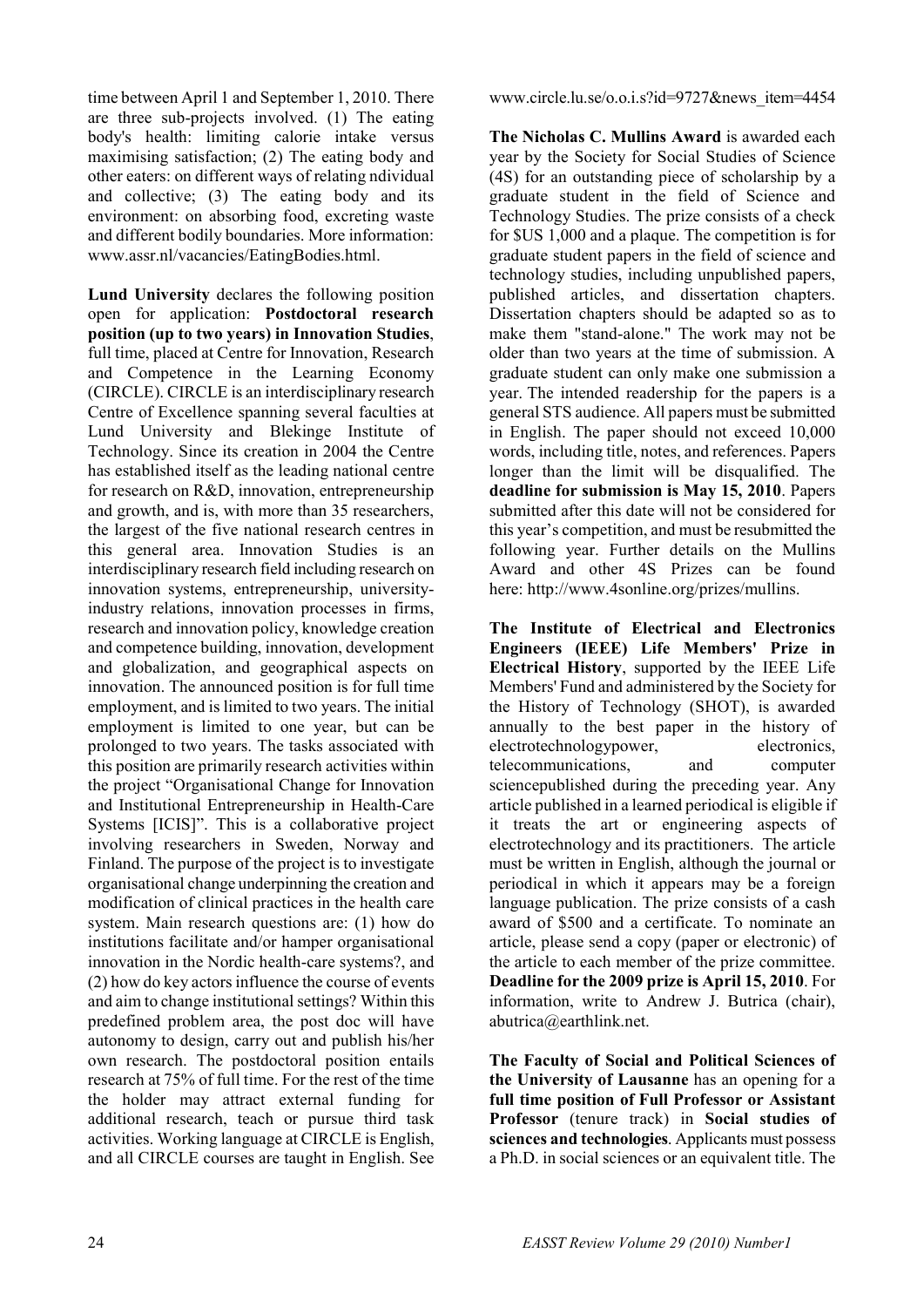candidate must be fluent in English and French. Starting date: 1st August 2010 or 1st February 2011. Interested candidates should send their letter of application, curriculum vitae, and list of publications to: rhssp $@$ unil.ch. They should also send in duplicate the above-mentioned documents with five main publications to the following address: Président de la Commission, "Etudes

sociales des sciences et des techniques," Faculté des Sciences Sociales et Politiques, Décanat, Anthropole, 1015 Lausanne, Switzerland. The full job description and hiring conditions are available at: www.unil.ch/ssp/page15565.html. **Application deadline: 20th March 2010**

# News about Education

**A Ph.D. Course, "Socio-technical theory and analytical methods,"** is open for applicants. The 5 ECTS credits course is to be held in **Lyngby and Aalborg, Denmark, June 7-8th, 2010 and August 17-18th, 2010**. A Ph.D. course in Socio-technical Theory and Analytical Methods will be offered in collaboration between Aalborg University in Denmark and the Technical University of Denmark. The course is open to both Ph.D. students within as well as outside of the Doctoral Program in Design & Innovation, and will draw upon the field of Science and Technology Studies (STS) as a fruitful venue for addressing innovation and design (broadly conceived). The course is intended for beginners as well as those already familiar with STS. Supervision during course work will emphasize the individual participants' Ph.D. projects in relation to the course's subject matter. The course is divided into two interrelated parts, where the first will provide a brief, yet focused introduction to STS, delimited to the approaches: Actor-Network Theory (ANT); Social Construction of Technology (SCOT); Domestication of Technology; and Symbolic Interactionism (through the notion of 'boundary objects'), with particular emphasis on the first two. In the second part, these STS approaches will be treated more specifically in relation to how the theoretical constructs and frameworks for analysis serve toward the understanding of innovation and design. The course underscores in its examination of design and innovation through STS, the idea of actor engagements, as well as the material, symbolic and discursive aspects in the configuration of design and innovation processes and practices. The course will address issues such as activities of the firm and networked collaborations, and design-use relationships in innovative undertakings. Participants are expected to prepare a brief project description as part of the application (see further details below, in connection with the application procedure). This will also help the organisers in

their course preparations. For the first part of the course, participants will be given a syllabus and a brief assignment to prepare a short case presentation (power point) for when we meet for the course, and to be critiqued and further discussed with the instructors and fellow participants. In the interim between Parts 1 and 2 of the course, the participants will be asked to develop a working draft (on the order of 10-15 pages), drawing on the relevance of the course's subject matter for the participant's theoretical orientation and/or actual analytical treatment. The course instructors will provide constructive critique and suggestions for improvement on the submitted draft, when the course meets again in August, for the second part. The idea with the work on the draft is that the Ph.D. student may consider including the work in part of her/his dissertation chapters following the completion of the course. A course leaflet in pdf. may be accessed at: http://filer.designforskeruddannelse.dk/ForskerskolenFiles/22/Ph\_D. Please register by sending in your application by email to Yutaka Yoshinaka: yosh@man.dtu.dk. **Deadline for applications is Monday, April 12, 2010.** The application should contain a brief document (2-3 pages), submitted in Word, comprising of a project description, including a delineation of your tentative research questions and empirical domain of inquiry for the project at hand. Please indicate also, to the extent possible at the time of your application, your motivation for wishing to enrol in the Ph.D. course. Here you may relate the course's subject matter (STS) to any main theoretical and methodological challenges or concerns you may have at present, and are keen on addressing and working with during the course. Applicants will receive notification of acceptance shortly after the application deadline. The maximum number of participants is 15.

**King's College London** has an **M.Sc. Programme in Medicine, Science & Society**. What is the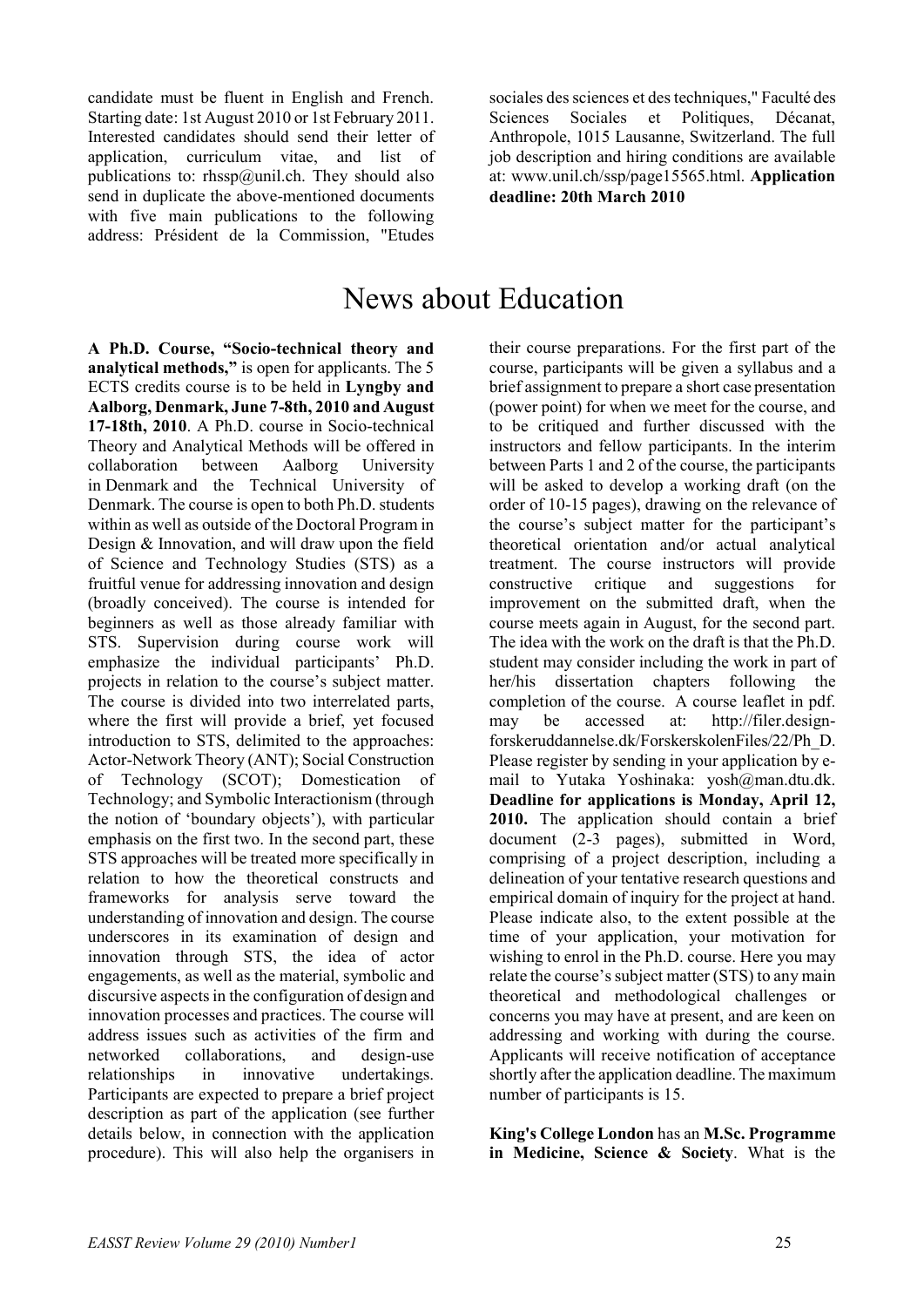impact of President Obama's policies on the global economy of embryonic stem cell research? What ethical and regulatory issues does the current boom of personal genome tests raise? Issues like these lie at the core of the MSc Medicine, Science & Society at the Centre for Biomedicine & Society (CBAS), King's College London. This MSc explores new and important areas for Science and Technology Studies (STS) and the social sciences, ranging from stem cells to nanomedicine. It explores the implications of innovative biomedicine for identities, innovations, bioethics, regulation, science, medicine, and healthcare. The MSc is well suited to social science, science and humanities graduates. Full/part-time options are available: www.kcl.ac.uk/schools/sspp/interdisciplinary/cbas/ msc/index.html. MSc information leaflet: www.kcl.ac.uk/content/1/c6/02/50/21/MScMedicine ScienceSocietyFlyer.pdf.

**King's College London**, new for 2010, has an **M.A. Programme in Bioethics & Society**. Developments in the biosciences raise important ethical issues that are increasingly being addressed by multidisciplinary research teams from the fields of philosophy and social science through, for example, the Wellcome Trust Strategic Award that created the London and Brighton Translational Ethics Centre (hosted at CBAS). This innovative MA in Bioethics & Society enables students to combine philosophical ethics modules taught by staff at the world famous Centre of Medical Law & Ethics (CMLE, School of Law) with social science and ethics modules from our CBAS MSc in Medicine, Science & Society. Students will be able to pursue their Dissertation with staff from CBAS and/or CMLE. Full/part-time options are available: www.kcl.ac.uk/schools/sspp/interdisciplinary/cbas/ mabas.html.

# News from the field

**Spontaneous Generations: A Journal for the History and Philosophy of Science** has issued a **call for papers for its Volume 4: Scientific Instruments: Knowledge, Practice, and Culture**. Spontaneous Generations is an open, online, peerreviewed academic journal published by graduate students at the Institute for the History and Philosophy of Science and Technology at the University of Toronto. In addition to articles for peer review, opinion essays, and book reviews, Spontaneous Generations is seeking contributions to its focused discussion section. This section consists of short peer-reviewed and invited articles devoted to a particular theme. This year, the theme is "Scientific Instruments: Knowledge, Practice, and Culture." See below for submission guidelines. We welcome submissions from scholars in all disciplines, including but not limited to HPS, STS, History, Philosophy, Women's Studies, Sociology, Anthropology, and Religious Studies. Papers from all periods are welcome. The journal consists of four sections: a focused discussion section devoted to Scientific Instruments (see below). (1000-3000 words recommended.); a peer-reviewed section of research papers on various topics in the field of HPS. (5000-8000 words recommended.); a book review section for books published in the last 5 years. (Up to 1000 words.); and an opinions section that may include a commentary on or a response to current concerns, trends, and issues in HPS. (Up to 500 words.) With the "practical turn" in history and philosophy of science came a renewed interest in scientific instruments. Although they have become a nexus for worries about empiricism and standards of evidence, instruments only rarely feature as primary sources for scholars in the history and philosophy of science. Even historians of technology have been accused of underutilizing the evidence embodied in material objects (Corn 1996). The fundamental questions are not settled. First, there is no general agreement as to what counts as a scientific instrument: Are simulations instruments? Can people function as instruments? Do economic or sociological instruments operate in the same way as material instruments? There is a second, related debate about how scientific instruments work: Is there a unified account? Do instruments produce knowledge or produce effects? Do they extend our senses (Humphreys 2006) or embody knowledge (Baird 2006)? Third, HPS has seen a variety of approaches to fitting instruments into broader historical and philosophical questions about scientific communities and practices: Shapin and Schaffer (1985) relate instruments to the scientific life, Galison (1997) gives instrument makers equal footing with theorists and experimentalists within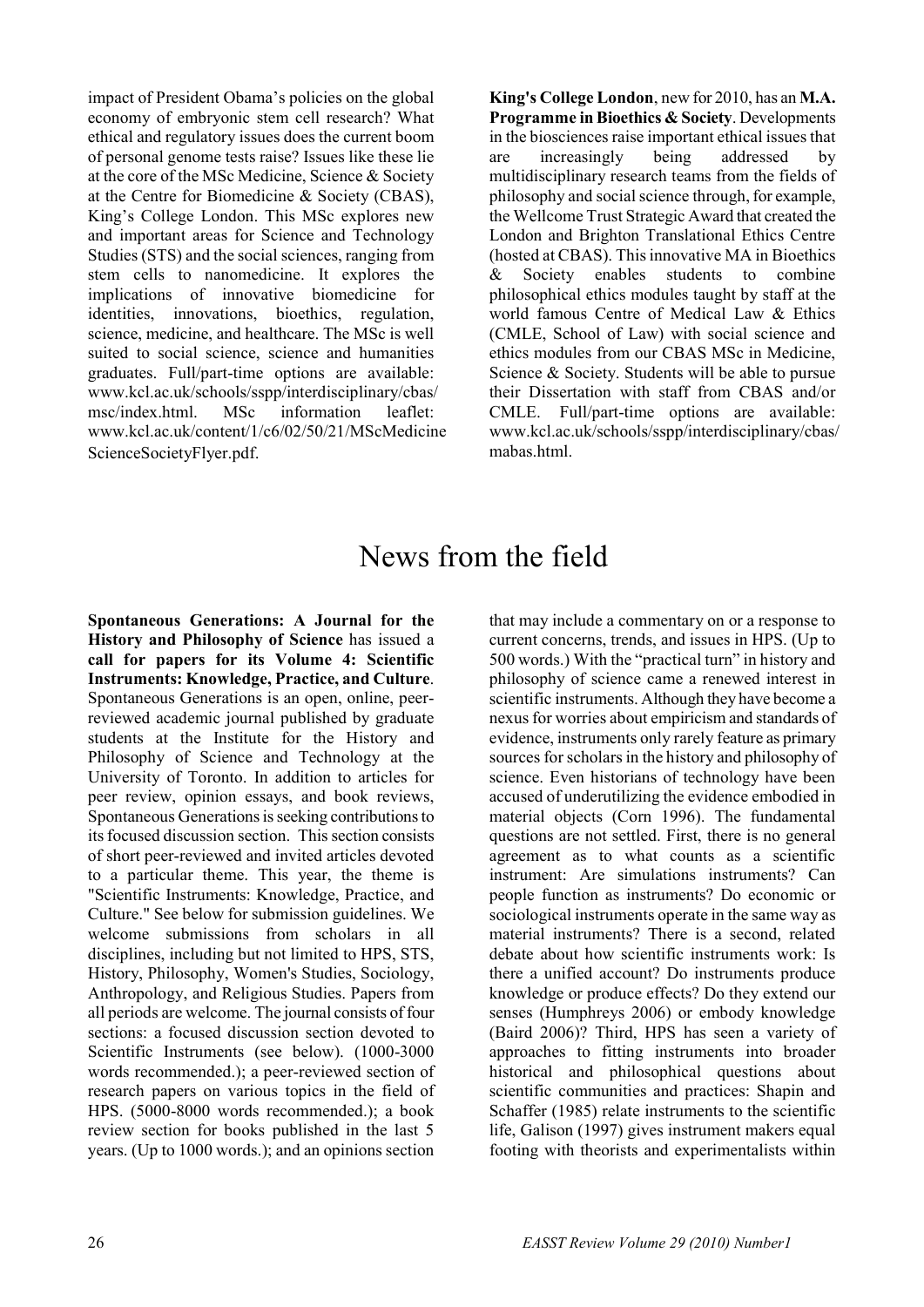the trading zone of scientific discourse, and Hacking (1983) elevates instruments to central importance in the realism-antirealism debate. Finally, it seems plausible that there are methodological concerns specific to scientific instruments: What lessons can we draw from anthropology, material culture, and other allied fields? We welcome short papers exploring the history and philosophy of scientific instruments for inclusion in Spontaneous Generations Volume 4. We **recommend that submissions intended for Volume 4 be sent by 26**  February 2010 to accommodate the peer review process. For more details or to submit a manuscript, please visit the journal homepage at http://jps.library.utoronto.ca/index.php/Spontaneous Generations/.

There is a **call for chapter abstracts for the book, Luciano Floridi's Philosophy of Technology: Critical Reflections**, to be published by Springer, Philosophy of Engineering and Technology Book Series. The chapter abstract (200-500 words) **submissions deadline is April 15 (flexible)**, to hilmi@bilkent.edu.tr. Chapter submissions until June 15, 2010 to hilmi@bilkent.edu.tr. The collected volume focuses on Luciano Floridi's Philosophy of Technology and will explore both the philosophical and empirical aspects of his theory. Here is a sample of the issues that we intend to cover within the framework of the collected volume: The nature of information; Ethics and Information Technology; Knowledge and Technology; The notion of 'being informed' and its formal analysis; Floridi's notion of 'Levels of Abstraction'; Philosophy of Computing and AI; Philosophy of Technology and Education; Floridi's notion of 'infosphere'; Cognitive Technology and 'inforgs'; The informational turn as a fourth revolution after the Copernican, the Darwinian and the Freudian revolutions; and Online identity and Floridi's informational structural realism. Chapters should normally be between 7000 and 10000 words in length, although longer chapters, of up to 15000 words, might also be accepted for publication.

*Science Studies*, the journal, has issued a **call for abstracts for its special issue on 'Cultural Analysis as Intervention.'** To do cultural analysis – understood as a broad, qualitative mode of inquiry – is to intervene in the fields of study and application. How may we understand, conceptualize, study and handle these interventions? This is the pivotal question which this Science Studies Special Issue seeks to address by raising discussions concerning the performativity of the activities, materials,

engagements and products making up cultural analysis. With this issue, we wish to interrogate the interventions performed and enabled by and through cultural analysis, whether as new modes of mattering (Law 2004), agential cuts (Barad 2003) or through the transformation of matters of fact into matters of concern (Latour 2004). We also ask how these interventions are enacted and discernable – and how perhaps they may be done differently. The aim is to investigate and challenge the status and roles of cultural analysis, perhaps seeing it as a form of activism or ontological politics (Mol 1999). The editors of this special issue invite you to take part in and contribute to this inquiry into 'intervention' as an inevitable implication of doing cultural analytical research on and inspired by Science, Technology and Society (STS). Research papers may be empirical, theoretical, methods-oriented, or a mixture of these three categories. We look forward to receiving abstracts of 150-200 words briefly sketching the purpose and outline of the paper by **no later than March 1st 2010**. Please send your abstract to ren@hist.sdu.dk. The authors of selected abstracts will subsequently be asked to contribute with full length research papers (max 10,000 words) references and attachments included). This full paper must be submitted by August 1st 2010. All papers are subject to double peer review. Read more about Science Studies and author guideline on http://www.sciencestudies.fi/.

**The Web Exhibit, "Bright Idea: The First**  Lasers," by the American Institute of Physics is online at http://www.aip.org/history/exhibits/laser/ . Military agencies wanted a death ray, and they were willing to pay for it. That was one of the forces spurring scientists in a race that ended with the invention of the laser in 1960, fifty years ago this May. A new exhibit on the award-winning Web site of the Center for History of Physics, American Institute of Physics (AIP) tells the remarkable story of the laser's invention using the voices of the scientists themselves. "Bright Idea: The First Lasers," which AIP created in cooperation with several leading scientific and engineering societies, is told by noted author and historian Spencer Weart, who worked with the leading historians of lasers to prepare it. "We wanted to show how difficult and exciting it was to invent the laser," says Weart. "Now you can hear it in the scientists' voices." In a burst of creativity at the dawn of the space age, rival teams at five American corporations and universities devised three different kinds of lasers. The result was not the death ray weapons imagined in science fiction, but a revolution in